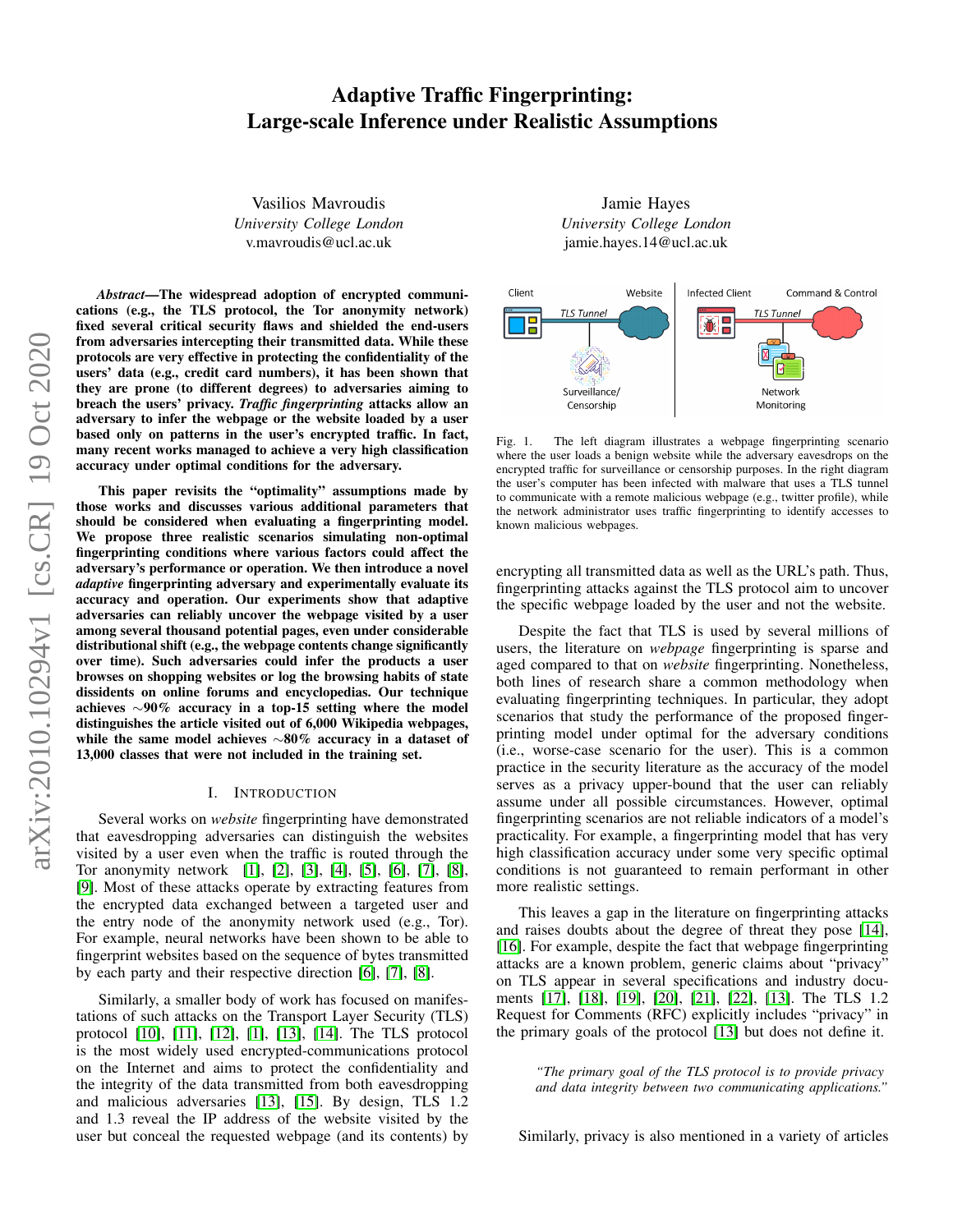and technical reports [\[17\]](#page-11-16), [\[18\]](#page-11-17), [\[19\]](#page-11-18), [\[20\]](#page-11-19), [\[21\]](#page-11-20), [\[22\]](#page-11-21). While TLS provides some "privacy" compared to plaintext communications, it cannot be assumed to reliably protect the user's browsing habits from sophisticated eavesdropping adversaries. On the other hand, the constrained scenarios considered in the literature ([\[11\]](#page-11-10), [\[12\]](#page-11-11), [\[1\]](#page-11-0), [\[13\]](#page-11-12), [\[14\]](#page-11-13)) are not strong evidence that those attacks are practical and scale to larger websites, and potentially provided a false sense of privacy to Internet users.

This work revisits those assumptions and argues that fingerprinting models should be also evaluated under non-ideal conditions. We compile a list of important factors that can directly affect the performance of a model and, consequently, its practicality. These factors correspond to some of the main difficulties faced by passive adversaries in modern deployments (e.g., large number of webpages, fast-changing contents). We then outline the basic properties that a fingerprinting adversary should have in order to be practical and argue that most of the existing fingerprinting techniques fail to meet one or more of them. This is because those models were designed to operate optimally under static, non-changing conditions (e.g., constant webpage/website contents) and provide no adaptation mechanisms. Thus, an adversary has to constantly retrain the model in order to keep up with any form of distributional shift.

To evaluate if a realistic and performant adversary is possible, we introduce *adaptive fingerprinting* and study it under various adverse scenarios. The novelty of our technique is that it allows for rapid and inexpensive adaptation to distributional shift without the need for retraining. Our results show that it performs very well on static settings and that it retains similar levels of accuracy in scenarios where the fingerprinting targets evolve over time. Moreover, we find that neither TLS 1.2 and TLS 1.3 can reliably provide privacy in the presence of webpage fingerprinting adversaries, even in the case of websites with thousands of pages. Thus, users can rely on the TLS protocol to protect their credit card numbers and other private information (e.g., medical results) but not their browsing habits (e.g., eBay product pages, frequently visited subreddit webpages, online lemmas).

Besides attacks, fingerprinting techniques have also found applications in malware detection in network settings [\[23\]](#page-11-22), [\[16\]](#page-11-15), [\[24\]](#page-11-23), [\[25\]](#page-11-24), [\[26\]](#page-11-25). Network administrators employ fingerprinting techniques to identify malware based on the TLS channels it establishes with its remote *command & control* servers (e.g., botnets using Twitter profiles to receive commands from their controllers [\[27\]](#page-11-26), [\[28\]](#page-11-27), [\[29\]](#page-11-28), [\[30\]](#page-12-0), [\[31\]](#page-12-1)). In the rest of this work, we focus on surveillance scenarios due to the ramifications of such attacks to the privacy of individuals. However, we believe that our results could inform advancements in malware detection too.

Overall, this paper makes the following contributions:

Revisits the adversarial setting adopted in the fingerprinting literature, discusses various new practicality factors and argues for scenarios that consider nonoptimal fingerprinting conditions. While fingerprinting in such settings is more difficult, it allows for more reliable conclusions with regards to the practicality and the performance of the proposed models.

- ❖ Introduces a novel *adaptive* fingerprinting model that can reliably classify thousands of webpages, has low overhead and is robust to various forms of distributional shift (e.g., content, website, and TLS protocol version changes). The model is trained *only once* and provides a rapid and inexpensive adaptation procedure that allows the adversary to fingerprint webpages/classes that were not included in the original training set.
- Shows that the TLS protocol cannot provide privacy with regard to the users' browsing habits even in the case of large websites. For the first time, we demonstrate that fingerprinting attacks can be effective on websites with thousands of webpages, regardless of the website's details and the protocol version used (TLS 1.2 or 1.3).

## II. PRELIMINARIES

This section introduces some fundamental concepts of web traffic encryption and machine learning.

## *A. The Transport Layer Security Protocol*

The TLS protocol is a cryptographic protocol that is commonly used to establish secure two-party communication channels over untrusted networks (e.g., the Internet). It is utilized in a wide range of applications such as web browsing, email, instant messaging and voice over IP, and employs end-to-end encryption between the two parties to protect the integrity and the confidentiality of the transmitted data. The two participants first negotiate the ciphersuite details and then perform an onetime *handshake* to generate the cryptographic keys that will be used to protect the contents of their communication. Following a successful handshake, all the data exchanged is encrypted. To prevent man-in-the-middle attacks a client accessing a TLSenabled server verifies the identity of the server through a public-key certificate issued by a trusted certification authority. For a detailed analysis of the TLS protocol please refer to [\[32\]](#page-12-2), [\[33\]](#page-12-3), [\[15\]](#page-11-14), [\[34\]](#page-12-4). In this work, we focus on the latest two versions of TLS, 1.2 [\[13\]](#page-11-12) and 1.3 [\[15\]](#page-11-14).

## *B. Neural Networks*

Neural networks and stochastic gradient descent (SGD) are the core work horses behind the "deep learning revolu-tion" [\[35\]](#page-12-5), [\[36\]](#page-12-6). Given access to data,  $X$ , with label set  $Y$ , the goal of supervised machine learning is to learn the conditional distribution  $p(Y|X)$ . Neural networks define a parameterized function  $f_w : X \to Y$  that when trained with SGD attempts to approximate the conditional  $p(Y|X)$ . A neural network is a composition of one or more layers of artificial neurons (i.e., perceptrons) such that given an input  $x$ , to layer  $i$ , the input to layer  $i + 1$  is given by

$$
\sigma(w_i^T\cdot x + b_i)
$$

where  $w_i$  denotes the model weights that govern the strength of a connection between two neurons,  $b_i$  is a bias vector, and  $\sigma$  is a non-linear activation function. Popular choices of non-linear activation functions are  $ReLU(x)$  =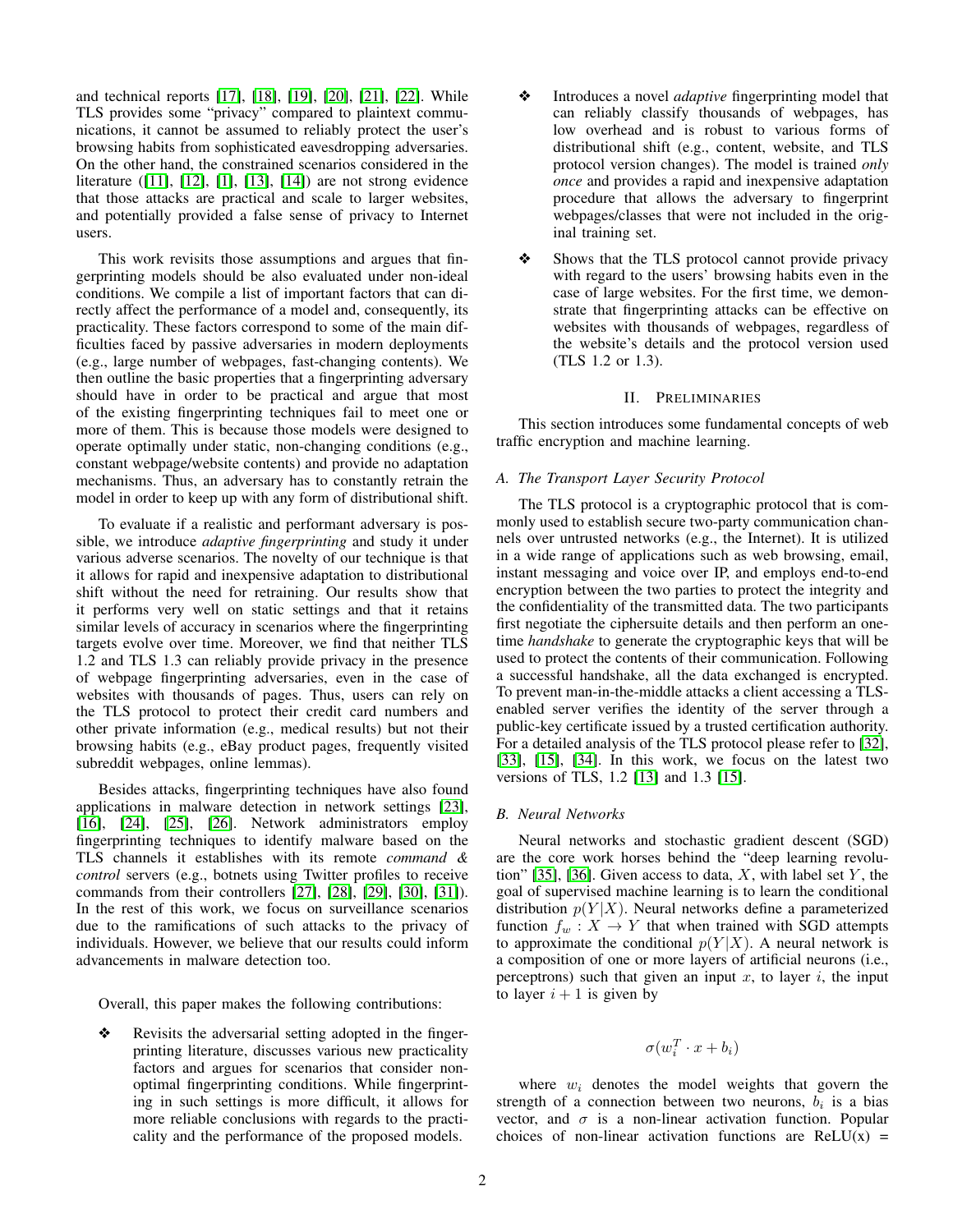$max(0, x)$  and the sigmoid function. One can interpret the final layer as a probability vector by applying the softmax function to outputs (sometimes referred to as logits). Given an input  $x$ , logits  $f_w(x)$ , where  $f_w(x)_k$  is the logit value of the  $k^{th}$  class, and true label y, a *loss function* outputs a scalar based on how strongly an input would be assigned the true class label. The most common loss function to use in supervised neural network training is the log-loss defined as

$$
y\log(f_w(x)_y)
$$

Model weights are then updated based on  $\frac{\partial - y \log(f_w(x)_y)}{\partial w}$ ; averaging this loss over batches of inputs, computing the derivative with respect to model weights, and updating these weights in the opposite direction to this derivative is what is known as SGD and has produced state-of-the-art results on classification problems in a large number of fields [\[36\]](#page-12-6), [\[37\]](#page-12-7).

#### <span id="page-2-2"></span>*C. Low-dimensional Embeddings*

.

Neural network embeddings are learned representations of discrete variables (e.g., words or sequences of words) as continuous vectors in a low-dimensional space [\[38\]](#page-12-8), [\[39\]](#page-12-9). Such representations significantly reduce the dimensionality of the input data, while they retain most of its information content. Embedding techniques are commonly used in recommendation systems as the reduction in the feature space makes learning easier. Similar benefits have been also observed in the context of classification, where the accuracy of a classifier and the volume of the training data needed, depend heavily on the dimensionality of the input space [\[40\]](#page-12-10), [\[41\]](#page-12-11). Besides these, dimensionality reduction can also provide additional application-specific advantages e.g., enhance the robustness of the classifier to perturbations [\[42\]](#page-12-12), [\[43\]](#page-12-13).

#### *D. Webpage vs. Website Fingerprinting*

As discussed in Section [I,](#page-0-0) the majority of past works has focused on website fingerprinting against users that route their traffic through anonymity networks (e.g., the Tor anonymity network). Such works aim to uncover the website visited by the user from a pool of possible websites that are of interest to the eavesdropping adversary. Webpage fingerprinting is orthogonal to that goal as it aims to identify the specific webpage accessed by the user. Such attacks can be launched against both anonymity networks and standard end-to-end encryption protocols such as TLS. So far, webpage fingerprinting has not received much attention in the literature, despite the fact that the Tor user-base is only a fraction of the total number of TLS users.

From a technical perspective, both attacks rely on extracting data-transmission patterns (i.e., byte counts, sender and recipient) to uniquely identify a website or a webpage. However, *webpage* fingerprinting presents additional challenges, as websites tend to reuse the same template/theme in all their pages. Thus, webpages belonging to the same website exhibit only partially unique transmission patterns, with the only differentiating factor being the content of each page. This limits the amount of useful identifying information one can extract from the traffic stream. In contrast, in website fingerprinting, the whole stream can be uniquely identifying as websites usually use different themes/template.

We believe that webpage fingerprinting is a pressing issue and has received disproportionately low attention. Especially, when considering the number of users that are exposed to such attacks and the nature of the data that can be leaked (e.g., health info from users browsing condition-specific articles on medical websites). In comparison, website fingerprinting attacks affect mainly Tor users (perhaps a more sensitive group) and reveal only the website visited, which in cases of large websites (e.g., Wikipedia) may not leak much information about the user's interests or habits.

### III. ADVERSARIAL MODEL

We now introduce the threat model, the attack scenarios and the practicality constraints that we will consider in the rest of this work.

## <span id="page-2-3"></span>*A. Threat Model*

Due to the generic nature of our work, we consider two almost identical threat models: One for webpage fingerprinting adversaries and another for website fingerprinting. In both models, we assume a polynomially-bound *passive* adversary that can capture (but not tamper with) the packets exchanged between the client and the server. Such adversaries are used in the majority of the works on traffic fingerprinting [\[2\]](#page-11-1), [\[3\]](#page-11-2), [\[6\]](#page-11-5), [\[8\]](#page-11-7), [\[7\]](#page-11-6), [\[1\]](#page-11-0), [\[4\]](#page-11-3), [\[5\]](#page-11-4), [\[9\]](#page-11-8).

In the case of *webpage* fingerprinting, we adopt the adversarial setup outlined in TLS 1.2 and 1.3 specifications [\[13\]](#page-11-12), [\[15\]](#page-11-14): The client communicates with a server over an encrypted channel established through TLS while the adversary intercepts some or all of the packets exchanged. The goal of the adversary is to infer the specific *webpage* visited by the user (e.g., Wikipedia lemma, eBay product page). Neither TLS 1.2 nor 1.3 conceal the IP address of the webserver and thus we assume that the adversary is aware of the *website* that the user is visiting<sup>[1](#page-2-0)</sup>.

Similarly, in the case of *website* fingerprinting the adversary intercepts the encrypted traffic exchanged between the user and the entry node of the anonymity network used. The adversary has the same capabilities as before but their goal is to uncover the *website* loaded by the user. This model is relevant to attacks against anonymity networks such as Tor that conceal the IP address of the website/server visited by the user.

# <span id="page-2-1"></span>*B. Realistic Fingerprinting Scenarios*

In this work, we focus on fingerprinting scenarios that provide a realistic representation of the conditions under which an adversary has to operate. While this may make it harder to design and implement effective attacks, it enables us to draw reliable conclusions about the the capabilities of the adversary in real settings. In particular, we focus on three aspects of such scenarios: 1) Number of classes (e.g., webpages, websites), 2) Distributional shift (e.g., content

<span id="page-2-0"></span><sup>&</sup>lt;sup>1</sup>Even though an IP address may correspond to many websites (i.e., multihosting), this is neither guaranteed (e.g., large websites have dedicated servers) nor provides a provably large/secure anonymity set.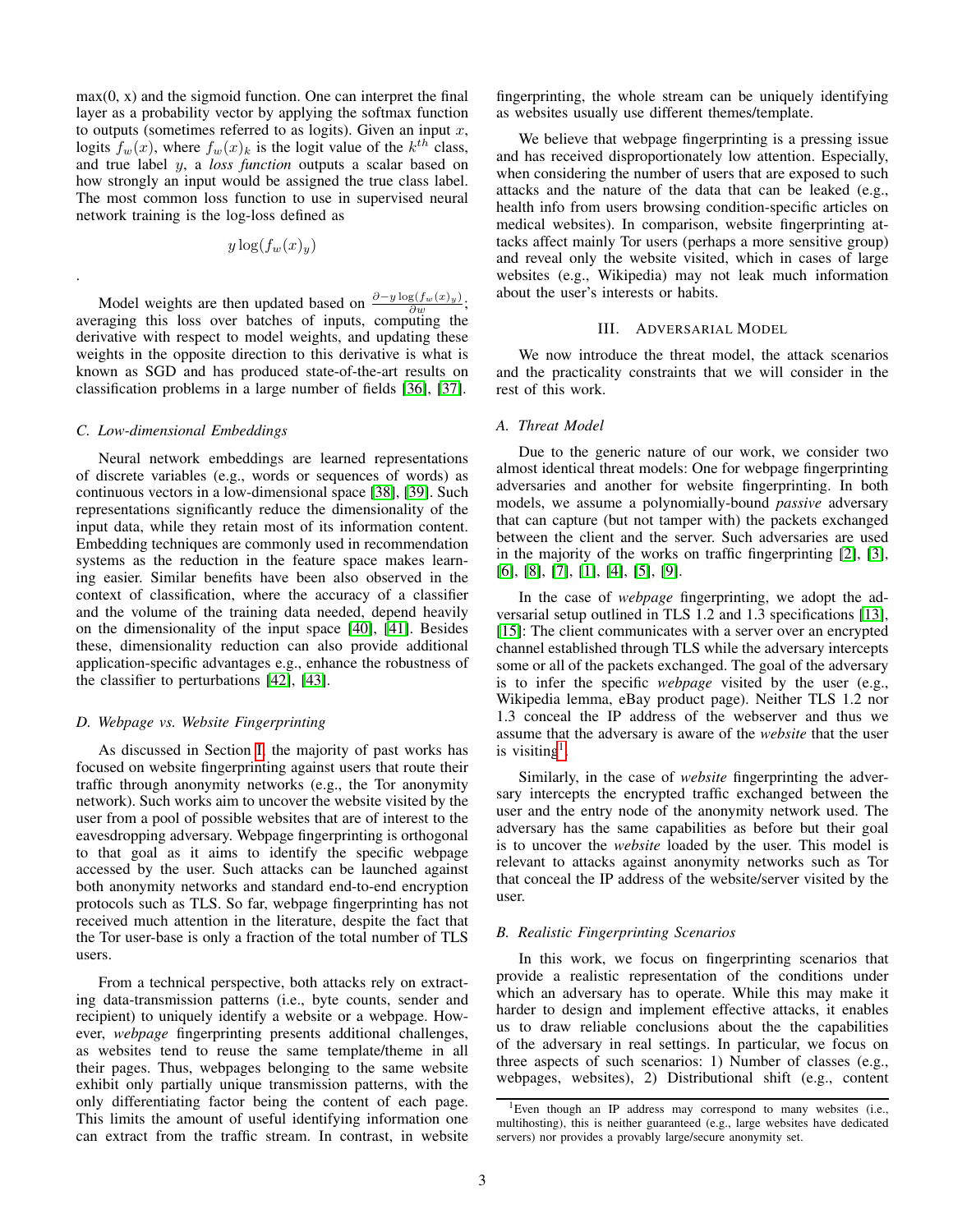updates), and 3) Shared resources (e.g., common HTML theme, shared images).

#### *Number of classes*

Past works on webpage fingerprinting considered scenarios where the user is assumed to visit a *fixed* set of known webpages while the adversary aims to infer which webpage was loaded [\[1\]](#page-11-0), [\[10\]](#page-11-9), [\[11\]](#page-11-10), [\[12\]](#page-11-11). Unfortunately, their experiments were conducted on datasets of up to 500 webpages. Such datasets have been criticized as being unrealistically small [\[6\]](#page-11-5) and led to doubts about the practicality of the proposed attacks, especially as many modern websites comprise of several hundred or even thousands of unique webpages. In comparison, recent works on website fingerprinting evaluated their proposed techniques to significantly larger sets (a few thousand websites) and showed that adversaries achieve a high performance under ideal conditions [\[6\]](#page-11-5), [\[5\]](#page-11-4). Overall, we argue that fingerprinting techniques should be evaluated in at least one scenario with a moderate or large number of classes.

#### *Distributional Shift*

Another common assumption in past works on fingerprinting is *static* webpage/website contents. While assuming content invariability may look reasonable at first glance, it results in significant performance degradation in practice as pages change over time [\[8\]](#page-11-7). A model that is trained to classify a set of pages (e.g., Wikipedia articles, subreddits, eBay listings) will have to retain its accuracy as their contents get updated. This can be achieved either by retraining the classification model on the latest version of the webpages/websites or through other means. From an adversarial perspective, the cost of keeping up with the ever-changing contents is directly connected to the practicality of the technique. For example, a model that needs to be retrained each time one or more webpages get updated is likely to incur large operational costs thus making the technique inapplicable (even if it performs very well). Overall, the degree of tolerance to distributional shift and the cost of adapting to changes are also important factors that must be considered when evaluating a fingerprinting technique.

# *Shared Resources*

While the previous two factors concerned both webpage and website fingerprinting, webpage fingerprinting scenarios should also account for an additional parameter. It is common for the pages of a website to share a HTML theme (e.g., the same stylesheet, Javascript scripts, background image files). This reduces the volume of unique information carried in each traffic trace, thus making it harder for the adversary to uniquely identify each webpage.

## *C. Practicality Considerations*

We now outline the requirements for a fingerprinting technique to be considered realistic.

*Accuracy & Scalability.* An effective fingerprinting technique needs to provide high inference accuracy for at least mediumsized and preferably large-sized websites (with regards to their number of webpages). For example, a technique that achieves 80% accuracy on a set of 100 websites is not necessarily equally accurate when used on larger sets.

*Adaptability.* As discussed in Section [III-B,](#page-2-1) websites periodically add and remove webpages, as well as update their contents. Practical fingerprinting techniques must be resilient to such distributional shift and retain their accuracy over time [\[8\]](#page-11-7). Moreover, while adversaries may be able to cope with small page updates, it is not uncommon for webpages to have most of their content replaced over time (through small but frequent updates). This gradual process leads to a large distributional shift where the current version of a page has a very small overlap with the version the model was initially trained on. The practicality and the performance of a fingerprinting technique depend on its ability to adapt to such changes (e.g., frequent retraining, low generalization error) and the operational cost this entails.

*Provisioning & Operational Costs.* Making inferences from traffic traces should come at a reasonable operational cost (i.e., in time and computational resources), while provisioning the fingerprinting model may have a larger one-off cost. Minimizing these costs results in more practical and easilyapplicable models

*Protocol-agnostic.* While past works have focused on a specific protocol version, it is advantageous for a practical adversary to be able to fingerprint webpages/websites regardless of the underlying protocol version used by the user. For example, a fingerprinting deployment that is tailored to only one protocol version of the TLS protocol could potentially be temporarily circumvented by switching to a different version (e.g., from TLS 1.2 to 1.3) or even to a different ciphersuite than the current one. This is not a strict requirement (protocol-specific attacks can be also very effective), but we consider this a desirable (albeit not necessary) feature for highly-transferable models.

#### IV. ADAPTIVE FINGERPRINTING

<span id="page-3-0"></span>We now introduce a methodology that allows adversaries to fingerprint webpages from non-static, temporally-changing websites. The core components of our system (Figure [2\)](#page-4-0) are the embedding neural network and the classification algorithm used to attribute samples to classes (i.e., traffic traces to webpages). Its operation comprises of three processes: *provisioning*, *fingerprinting*, and *adaptation*. The provisioning process takes place only once, while the fingerprinting and the adaptation processes are executed iteratively throughout the lifecycle of the deployment. This proposal aims to address the limitations of existing models that were designed with the optimal fingerprinting conditions in mind and lack provisions for more complex settings.

#### *A. Provisioning*

Before the system is usable, the embedding neural network that reduces the dimensionality of the input traffic traces needs to be trained. Our training process is illustrated in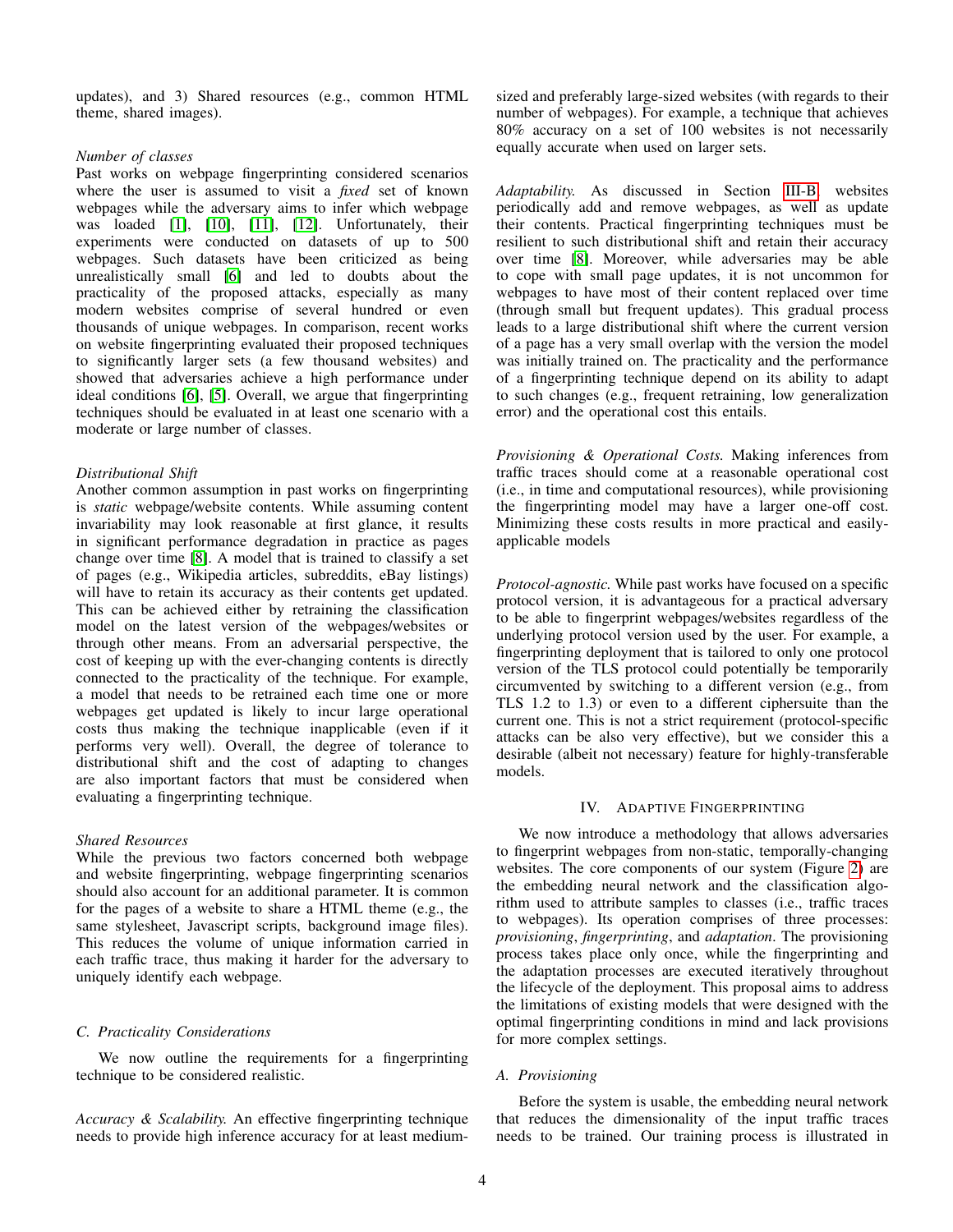

<span id="page-4-0"></span>Fig. 2. The eavesdropping adversary maintains a dataset of *labeled traces* from the webpages they monitor. These traces are processed by the *embedding neural network* and form the set of reference points. The reference points are then used to classify the user's traffic based on a proximity-based algorithm (e.g., k-nearest neighbours). Optionally, the adversary can keep populating the dataset with new reference points to stay up-to-date with the latest version of the webpages, without the need to retrain the embedding model.

Figure [4](#page-5-0) and involves four steps.

#### *Data Collection & Preprocessing.*

Initially, the adversary compiles a list of webpages (preferably from the website they intend to fingerprint) and then proceeds to repeatedly load each webpage several times. For each visit, the network traffic between the client and the server is stored in a packet capture file (pcap file) and placed in a library of *raw* traces.

Following the collection of the raw traffic traces, the adversary processes them into sequences of integers (Figure [3\)](#page-4-1). Each sequence corresponds to one of the IP addresses that transmitted data during the pageload and contains the bytecounts sent by that IP address over time.



<span id="page-4-1"></span>Fig. 3. Illustration of how a network traffic capture of a webpage (labelled "A") is converted into IP sequences. Large websites often load various parts of their pages (e.g., JavaScript files, images) from different servers (e.g., for load balancing). Thus, each time the webpage is loaded, the client establishes TLS sessions with and fetches content from *several* different servers. Each sequence corresponds to the bytes sent by one of these servers while the first sequence always corresponds to the user's client.

In particular, each time an IP addresses sends out traffic, the byte-count is appended to the corresponding sequence while the rest of the sequences are appended with a zerocount element. This is done to preserve the relative order of the transmissions. If an IP address sends more than one consecutive packets (i.e., no traffic from other IP addresses is interleaved), the byte-counts of those packets are aggregated and only their sum is appended.

Works on website fingerprinting represent the data exchange as a single sequence where incoming packets are denoted by their byte-count and a negative sign, while outgoing by the byte-count with a positive sign [\[3\]](#page-11-2), [\[4\]](#page-11-3), [\[5\]](#page-11-4). This is equivalent to using only two IP sequences, one for incoming and one for outgoing traffic. The reduction in the number of sequences is because anonymity networks (e.g., Tor) conceal the IP addresses involved in a pageload as all the traffic is routed through an entry node of the network. In contract, TLS does not protect the IP addresses of the servers involved in a page load (e.g., user's client, main Wikipedia server, servers for auxiliary JavaScript files and images).

Following this step, the sequences can be optionally *quantized* to eliminate noisy artifacts (e.g., small differences in the byte counts). At the end of this process, the adversary has a dataset of labeled traces (each trace is a set of IP sequences corresponding to a single page load) that can be used to train the neural network (leftmost block in Figure [4\)](#page-5-0).

#### *Pair Generation*

Given the dataset of labeled traces, the adversary generates *positive* and *negative pairs*. Positive pairs comprise of two traces corresponding to the same webpage, while negative pairs to different ones. The most straightforward strategy to generate pairs is at random, while more advanced techniques have been proposed in the relevant ML literature (e.g., Hard-Negatives, Semi-Hard-Negatives [\[44\]](#page-12-14), [\[45\]](#page-12-15), [\[46\]](#page-12-16)). The pairs are labeled based on the similarity of the samples (1 for similar, 0 for different) and are then used to train the embedding model.

#### *Training*

In this step, we train the machine learning model to produce embeddings that are in close proximity when the input traces originate from the same webpage, and far-apart otherwise. Intuitively, the role of the *embedding network* is to extract robust features that are less sensitive to artifacts (e.g., packet re-transmissions, non-deterministic resource loading order) and map the samples in the *embedding space* (Figure [2\)](#page-4-0). As outlined in Section [II-C,](#page-2-2) classification algorithms (e.g., knearest neighbours) that rely on the distance between the samples (e.g., euclidean, cosine) perform significantly better in low-dimensional spaces compared to when they operate on the original high-dimensional feature space. The specific architecture of the neural network and its training details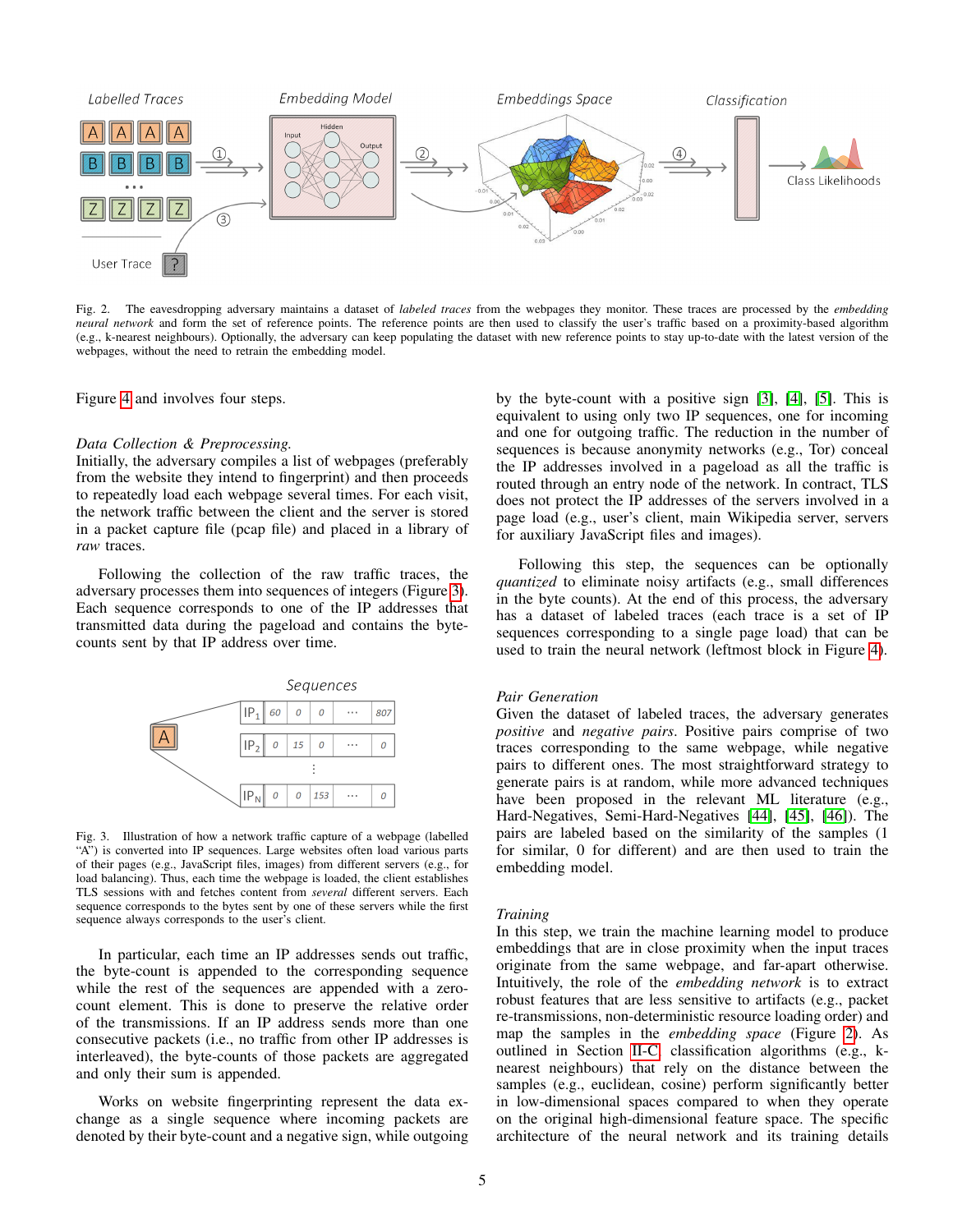

<span id="page-5-0"></span>Fig. 4. To train the embedding model, we use a dataset of labeled traffic traces that originate from the same website (e.g., Wikipedia). Using that set, we generate pairs of traces from the same class and from different ones (i.e., positive and negative pairs). These pairs are then used to iteratively train the model until sufficient accuracy has been achieved.

depend on the needs of the adversary and the use case.

Following the methodology outlined in [\[47\]](#page-12-17), [\[48\]](#page-12-18), for every training pair, we embed the two input sequences and compute the *similarity* of the two embeddings. For positive pairs, the similarity must be approximately equal to 1, while for negative pairs approximately equal to 0. To estimate the correctness of our model and update the network parameters accordingly, we compute the *contrastive loss* [\[48\]](#page-12-18) given by the formula:

$$
\mathcal{L}(d, y) = yd^2 + (1 - y) \max(margin - d, 0)^2
$$
 (1)

where  $d$  is the (euclidean) distance between the two embeddings  $e_1$  and  $e_2$  ( $d = ||e_1 - e_2||_2$ ), y is the known similarity label of the pair and the  $margin$  is a user defined parameter used to improve the separation between the different classes in the embedding space (i.e., dissimilar pairs should have a distance at least equal to the *margin*). The training process is completed once sufficient performance has been achieved.

## *Initialization*

Following the training of the embedding model, the system is populated with data that serve as reference points when classifying unlabeled traffic traces captured by the adversary. The adversary compiles a list of the webpages they intend to fingerprint, crawls them and and embeds the traffic sequences to generate a *reference set* of labeled embeddings (steps 1 and 2 in Figure [2\)](#page-4-0). The reference set is then stored and used every time an unlabeled traffic trace is classified.

## *B. Fingerprinting*

Given an initialized deployment with a populated *reference set*, the adversary can then proceed to fingerprint unlabeled samples captured from the user's traffic.

#### *Capturing and Mapping*

Depending on the setup, the adversary may capture the user's traffic at an Internet service provider (ISP) level or may reside in the same network and thus capture the traffic locally. Upon converting the packet capture into sequences, the adversary uses the embedding model to map the unlabeled sequence into the embedding space (step 3 in Figure [2\)](#page-4-0).

#### *Classifying*

This is final step of the fingeprinting process and classifies the embedding that corresponds to the user's traffic trace (step 4 in Figure [2\)](#page-4-0). Intuitively, each captured sample is classified based on the labeled traces (reference points) that are in its proximity in the embedding space. The proximity between the embeddings and the specific algorithm can be freely chosen by the adversary. The algorithm outputs a list of the most probable labels for the examined sample and the frequency each one of them occurred (i.e., number of samples in proximity with that label).

# <span id="page-5-2"></span>*C. Adaptation*

Besides the initialization and the fingerprinting processes, our methodology involves an optional adaptation process. Its aim is to keep the deployment up to date with constantly changing webpages and prevent the performance degradation that occurs over time [\[8\]](#page-11-7). Initially, the adversary crawls and identifies the webpages/websites that have been updated<sup>[2](#page-5-1)</sup>.

Given one such page, the adversary loads it, collects a traffic trace and fingerprints it as outlined in the previous section. If the accuracy of the classifier is not adequate, the adversary crawls the page several times and updates the labelled traces in the reference samples dataset. The decision to update the reference samples of a particular class (in case the contents of the page have changed) can be taken based on a user-defined accuracy threshold (e.g., maximum discrepancy from the accuracy of the freshly-initialized deployment).

The main advantage of this process is that it does not require any retraining of the model or of any other component of the system (unlike the majority of past works on fingerprinting [\[2\]](#page-11-1), [\[3\]](#page-11-2), [\[4\]](#page-11-3), [\[5\]](#page-11-4), [\[6\]](#page-11-5), [\[11\]](#page-11-10), [\[14\]](#page-11-13), [\[1\]](#page-11-0)). Retraining a machine learning model is a costly operation and would impede the scalability of the attack if it was to be executed every time one of the thousands of pages/websites is updated. Instead, adaptive fingerprinting enables the adversary to remain up to date with fast-changing pages through a short sequence of inexpensive and low-complexity operations.

<span id="page-5-1"></span><sup>2</sup>While this extends beyond the scope of this paper, there is a body of work on efficiently monitoring and detecting changes in millions of webpages for web-archiving purposes [\[49\]](#page-12-19), [\[50\]](#page-12-20)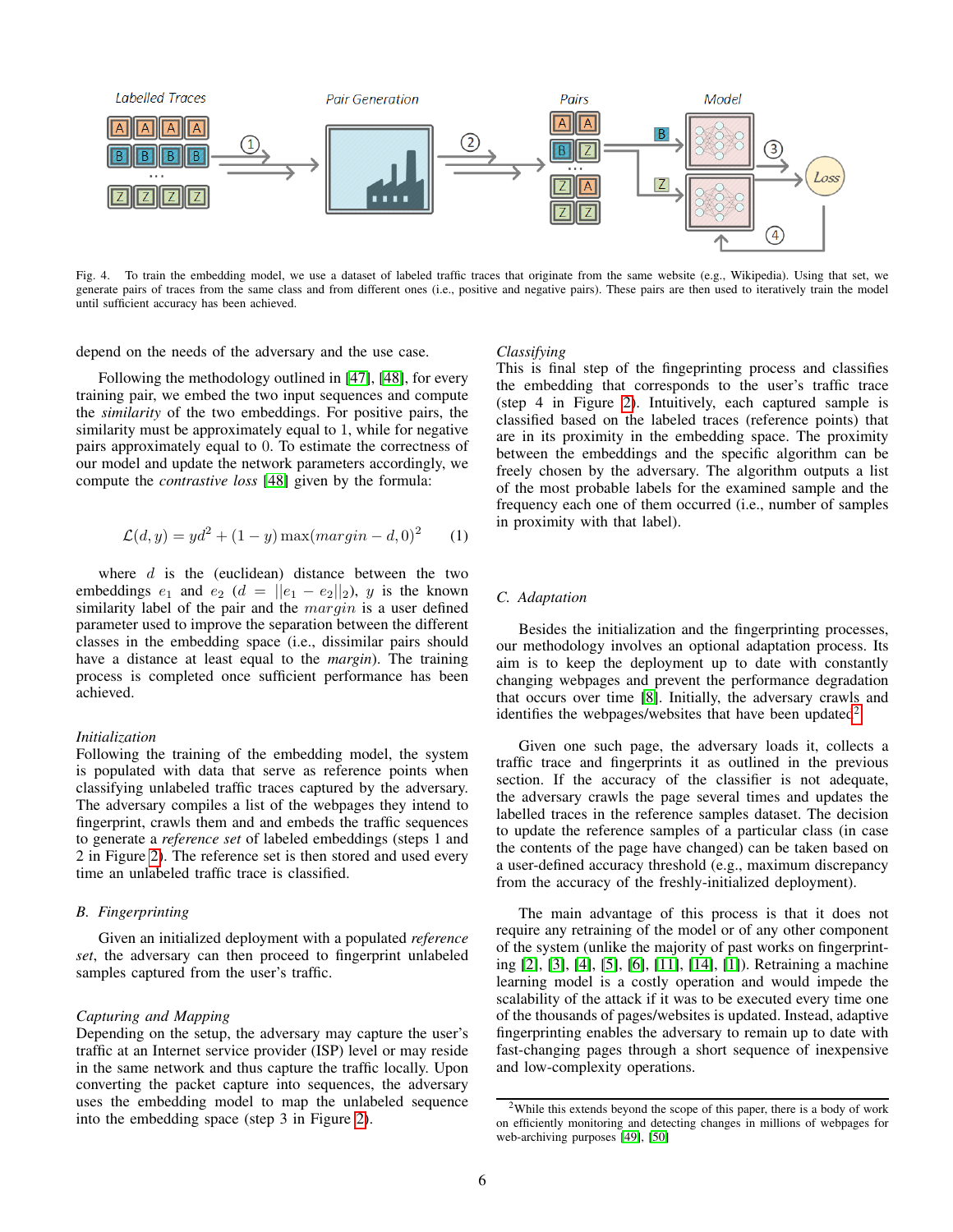#### V. DATASETS

<span id="page-6-2"></span>To better understand the performance of fingerprinting adversaries under non-ideal conditions, we evaluate our proposed fingerprinting technique on two datasets with TLS traffic traces: one with traces from Wikipedia and another with traces from Github. We focus on TLS as webpage fingerprinting attacks can affect many more users and have received little attention in the relevant literature. Moreover, webpage fingerprinting presents some additional practicality challenges (compared to *website* fingerprinting) that have not been studied thoroughly in the literature (e.g., the effect of shared HTML templates across all the pages of a website).

Each dataset contains (encrypted) traffic traces as they would be captured by the eavesdropping adversary introduced in Section [III-A.](#page-2-3) We employed 100 Amazon EC2 instances distributed over five geographical regions (20 instances in each region). These instances crawled a given list of URLs, captured the generated traffic, stored it as a pcap file and processed it into sequences of bytes (Figure [3\)](#page-4-1). To automate the crawling process, we used Python 3.7 with the Selenium automation framework<sup>[3](#page-6-0)</sup>. Each instance ran only one crawling process that visited each URL on the list sequentially. Before each visit, the crawler launched a Tcpdump [\[51\]](#page-12-21) process and then proceeded to load the page. Upon waiting 10 seconds for the contents to fully load, the Tcpdump process was terminated and the captured traces were stored on a pcap file. A difficulty experienced at this stage was that most websites prohibit any form of crawling of their contents.

*Wikipedia.* Our Wikipedia dataset consists of encrypted traffic traces from 19,000 distinct Wikipedia articles. To diversify our traces, each crawler shuffled the list and visited each article only once in a random order. Wikipedia uses TLS 1.2 and the page contents are usually loaded from two servers (one for text content and another one for media). In total, the resulting dataset contains 1,900,000 traffic traces (100 traces for each URL). We chose Wikipedia for our experiments as it contains a very large number of articles, the pages share the same template and permits crawling of its contents, albeit at a low rate (1 request per second).

*Github.* Github enables projects to display a README page with information on the project as well as with installation and usage instructions. The overlaying Github template is common for all the projects but the contents of each page are managed by the project's contributors. Such pages include text, images and sometimes videos. Images and videos are stored either internally on Github or on external servers. Our dataset was generated by visiting the top 500 Github project pages, 1,000 times each. Each crawler instance shuffles the list of URLs and then visits each Github page 10 times over the span of several hours. Github uses TLS 1.3 and exhibits increased variability across various dimensions. It employs advanced load balancing techniques causing various discrepancies between subsequent pageloads of the same page, while the number of servers involved is heavily dependent on the contents of each project page (e.g., external images, scripts). Overall, the dataset contains 500,000 traffic traces (500 articles visited 10 times by 100 crawler instances). We chose Github as it was one of the

| Parameter                             | Value(s)                         |  |
|---------------------------------------|----------------------------------|--|
| Input layer                           | 30 LSTM units                    |  |
| # hidden fully connected layers       | 4 layers                         |  |
| Size of hidden fully connected layers | $100$ to $2000$ neurons          |  |
| Activation for hidden layers          | <b>ReLU</b> [58]                 |  |
| Size of output layer                  | 32 neurons                       |  |
| Activation for output                 | Leaky ReLU [59]                  |  |
| Optimizer                             | Stochastic Gradient Descent [37] |  |
| Dropout                               | 0.1                              |  |
| Learning rate                         | 0.001                            |  |
| <b>Batch Size</b>                     | 512 pairs                        |  |
| Distance Metric                       | Euclidean distance               |  |
| Contrastive Loss Margin               | 10                               |  |

<span id="page-6-1"></span>TABLE I. THE HYPERPARAMETERS (TOP HALF) AND THE TRAINING PARAMETERS (BOTTOM HALF) OF OUR EMBEDDING NEURAL NETWORK.

few websites that had deployed TLS 1.3 at the time of the data collection and permits crawling of its pages. Moreover, it features a moderate number of webpages (i.e., projects) all sharing a common HTML theme.

## VI. EXPERIMENTAL EVALUATION

In this Section, we evaluate our proposed methodology by deploying and testing its performance on real data. We use three scenarios that simulate real-world fingerprinting setups with non-optimal conditions for the adversary. We focus on scenarios of webpage fingerprinting as such attacks and have been overlooked in the literature (cf. website fingerprinting attacks). Webpage fingerprinting attacks are more severe as they affect many more users (i.e., the number of Tor users compared to that of Web users) and pose a more pressing threat to the privacy of individuals. For example, a website fingerprinting attack could infer that the user is visiting Wikipedia, while webpage fingerprinting attacks uncover the exact article loaded.

#### *A. Implementation & Parameterization*

For the implementation of our neural network, we use the Python deep learning library Keras [\[52\]](#page-12-24) as the front-end, and Tensorflow [\[53\]](#page-12-25) as the back-end. For the data preprocessing and classification algorithm, we use Numpy [\[54\]](#page-12-26) and Scipy [\[55\]](#page-12-27), respectively. To allow for reproducibility of our results, we will publicly release both our source code and our datasets.

As outlined in Section [IV,](#page-3-0) we use *contrastive loss* [\[48\]](#page-12-18) to train our model on both positive and negative pairs. The *margin* of the loss function is set to be 10 and was determined through grid search ([\[56\]](#page-12-28), [\[57\]](#page-12-29)) among smaller and larger values. Moreover, we use the euclidean distance to measure the proximity of the embeddings and through grid search we determined the sizes of the hidden layers and the dimensionality of the produced embeddings (see Table [I\)](#page-6-1).

<span id="page-6-0"></span><sup>3</sup>https://selenium-python.readthedocs.io/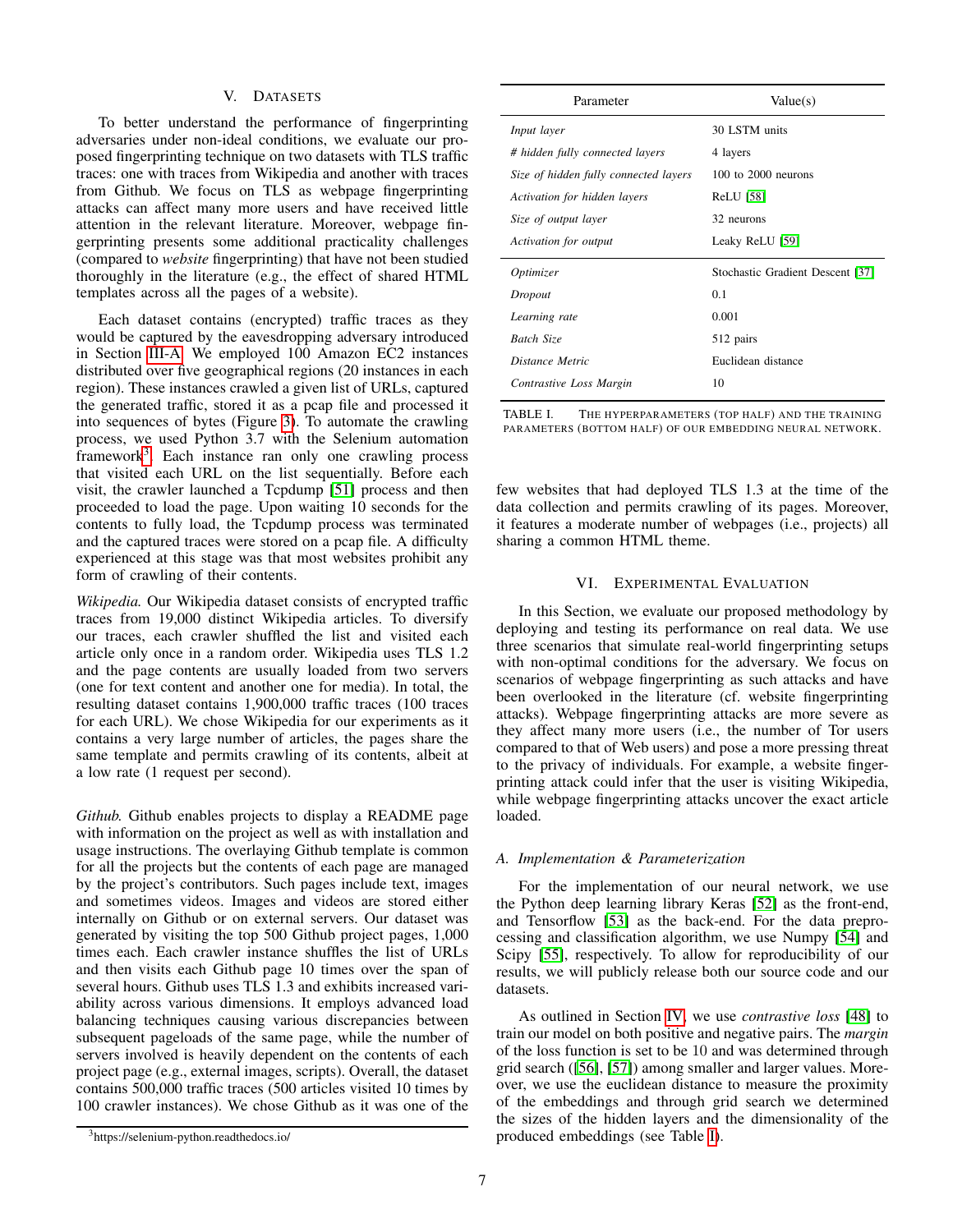

<span id="page-7-0"></span>Fig. 5. For experiments 1 and 2, we use our Wikipedia dataset. The dataset is split into four smaller sets, both across its classes and its samples. Experiment 1 trains the embedding model on set A and then validates the accuracy of the produced embeddings on previously-unseen samples from the same classes (set B). In contrast, Experiment 2 reuses the trained model from Exp. 1 (trained on set A) to embed samples from set C as reference points. Experiment 2 uses set D as its *test set*. Note that the classes in sets C and D are not represented in sets A and B and vice versa.

For our classifier, we used the *k-nearest neighbours* algorithm with  $k = 250$ . While we were able to achieve slightly better classification results by adjusting the  $k$ parameter depending on the size of the testing set,  $k = 250$ produced consistently good results regardless of the number of classes. This allowed us to maintain the same configuration for all our experiments so as to more reliably compare our findings.

#### *B. Exp. 1: Static Webpage Classification*

In this experiment, we assume an adversary that wants to fingerprint the pages of a small- or medium-sized website where all the pages share the same HTML template. This first experiment studies the performance of our proposed technique against a website with mostly-static webpages with a moderate percentage of shared content (the template and the graphics).

Using our methodology from Section [IV,](#page-3-0) we train the adversary's embedding model on pairs of samples from our Wikipedia dataset. The training set of the model includes samples from 6,000 distinct webpages/classes (Set A in Figure [5\)](#page-7-0). Upon completing the training phase, we deploy the model and use it to classify the samples in set B (Figure [5\)](#page-7-0). The samples in set B originate from the same 6,000 classes but correspond to traffic traces that were not used during the training phase. During the classification phase, we use set A as the adversary's labelled sequences corpus (∼90 samples per class) and then use our trained model to classify the remaining ∼10 samples per class from set B (60,000 samples in total).

To better study the performance of our model, we run our recognition task on different versions of Sets A and B containing 500, 1,000, 3,000 and 6,000 classes respectively.

As seen in Figure [6,](#page-7-1) out of a pool of 500 possible classes/articles, a top-3 adversary (i.e., the adversary is allowed



<span id="page-7-1"></span>Fig. 6. We evaluated the accuracy of the model in sets that required the adversary to attribute an encrypted traffic trace to a specific class from a set of 500, 1000, 3000 and 6000 possible Wikipedia articles. For each class, we collected 100 samples, with 90 being used as reference points and the remaining 10 classified by the model.

to guess up to three classes) is able to correctly identify the Wikipedia article visited in more than  $>90\%$  of the cases. Moreover, top-1 adversaries have 58% probability of correctly labelling the encrypted traffic trace, while top-10 adversaries are always able to correctly identify the page loaded. In comparison, [\[14\]](#page-11-13) reported a top-15 adversary with accuracy up to 90%. This top-15 adversary has been the state-ofthe-art so far, as the literature on webpage fingerprinting is sparse and dated. Moving on to larger sets, we evaluate the classification accuracy of our model in slices of Sets A and B with 1000, 3000 and 6000 classes (Figure [5\)](#page-7-0). In the scenario of 1000 classes, a top-1 adversary is able to correctly classify previously unseen samples with 50% accuracy, while in larger sets with 3000 and 6000 classes the same adversary achieves 35% accuracy. In the 1000- and the 3000-classes scenarios, the top-10 adversaries are able to correctly classify more than 90% of the samples. In the 6000-classes case, a top-20 adversary also achieved above-90% accuracy. In other words, an adversary who is allowed to choose 20 out of the 6000 labels (0.3% of the possible labels) has on average  $> 90\%$ likelihood of selecting the page visited by the user.

Overall, we demonstrated that adaptive fingerprinting adversaries are scalable and can classify with high accuracy samples originating from a large pool of potential webpages. This result extends past works ([\[11\]](#page-11-10), [\[14\]](#page-11-13)) on webpage fingerprinting that presented adversaries capable of classifying up to 500 pages but did not assume any content overlap (e.g., academic homepages). We conclude that attacks against webpages/websites that share part of their content are realistic and can be launched even by adversaries with limited resources.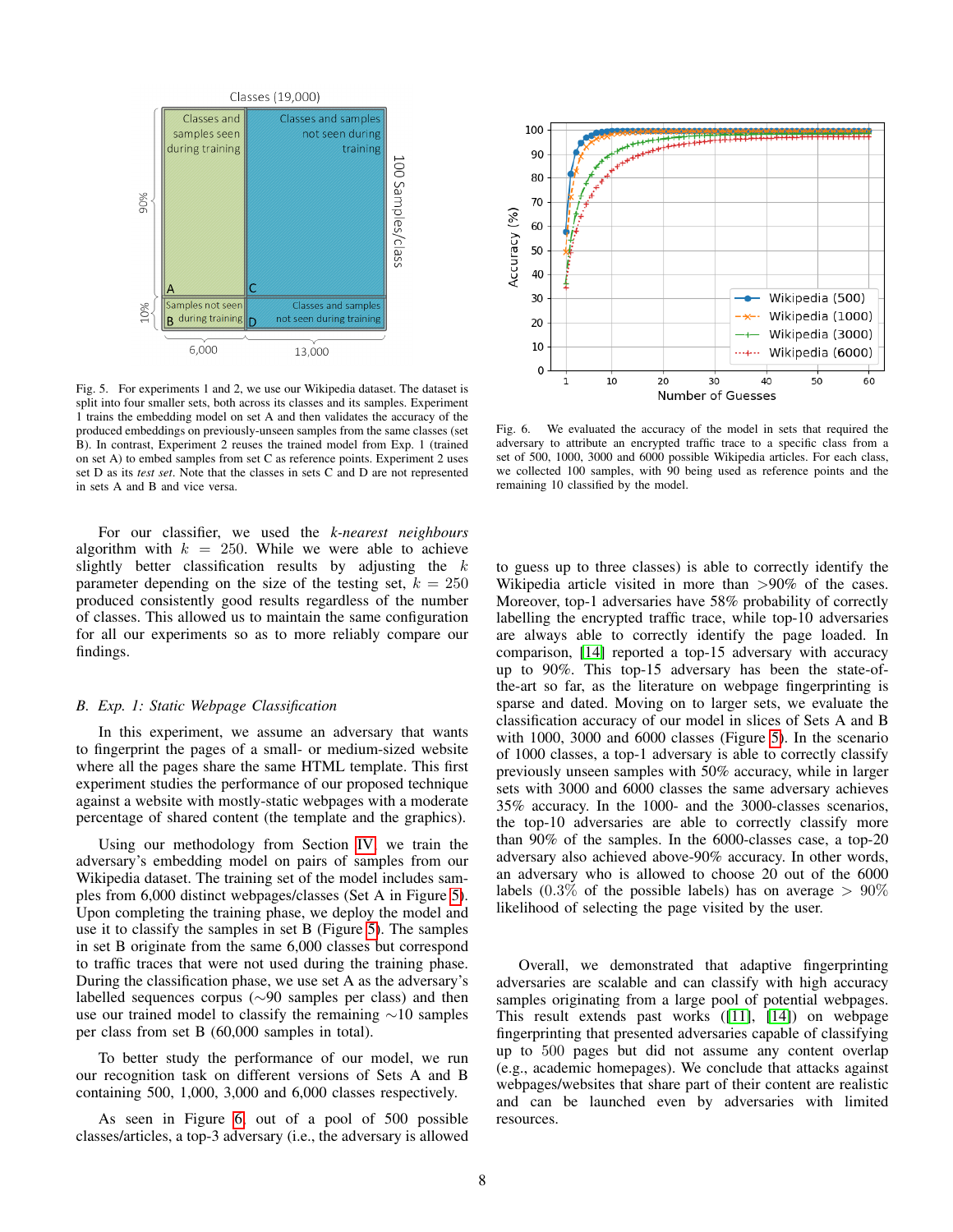## *C. Exp 2: Adaptability & Cross-class Transferability*

One of the goals of our methodology is to retain its classification accuracy even in cases of distributional shift (e.g., temporal changes, addition of new classes) at a minimal cost for the adversary. Such a characteristic would significantly exacerbate the severity of fingerprinting attacks as it would make it practical for an adversary to fingerprint a dynamic set of webpages where classes are added, changed, removed periodically. For this purpose, our fingerprinting methodology decouples these two tasks and allows the "encoding" model to remain class-agnostic, thus avoiding the need for any costly retraining. Instead, the adversary can easily adapt to changes in the set of webpages/websites or the contents of the webpages by updating the reference samples in the corpus of labelled traces.

To simulate a scenario of extreme distributional shift, we design an experiment where the adversary is classifying a set of articles that is completely disjoint from the set that the model was trained on. This is the worst-case scenario for an adversary who classifies samples from a set of webpages that is completely disjoint to the set the training samples originated from. Such a difference between the training set and the testing set can occur in cases where the pages change drastically over time. For that purpose, we reuse the model trained in Experiment 1 (on Set A) to embed samples in Sets C and D. As shown in Figure [5,](#page-7-0) Set A does not overlap with Sets C (and D) as the former contains samples from 6,000 classes while the latter contains samples from 13,000 different classes. We consider our testing set to comprise Sets C and D, where Set C populates the adversary's dataset of reference samples and Set D provides the samples that need to be classified. As in Experiment 1, we investigate the accuracy of the model for slices of Sets C and D with different numbers of classes i.e., 500, 1000, 3000, 6000, 13000.

As seen in Figure [7,](#page-8-0) the classification accuracy of the adversary remains almost identical to the accuracy achieved with sets of the same size in Experiment 1. A top-1 adversary achieves 58% accuracy in the 500-classes set and a top-3 adversary ∼90% accuracy. Similarly, a top-1 adversary achieves almost 50% accuracy in the 1000-classes set and a top-4 adversary almost ∼90% accuracy. This shows that the embedding model is learning equivalence rules of TLS streams rather than simply memorizing specific pairs of training samples or class-specific characteristics from the classes in the training set. For example, through manual inspection of the traffic traces collected, we observed that two samples of the same class differed significantly. In one of them, the images were downloaded in consecutive chunks of fixed length, while in the other they were fetched as a whole. Despite these differences, the model was correctly embedding the two samples in relative proximity. Moreover, the adversary performs considerably well in even larger sets of new classes. In particular, a top-10 adversary achieved an accuracy of 90%, 80% and 70% in set with 3000, 6000, and 13000 classes respectively. This shows that our fingerprinting methodology can be reliably used to embed and classify samples from classes that were never encountered during training.

We were not able to compare our results with past works as scenarios of completely disjoint training and testing sets have never been studied in the context of webpage fingerprinting. To



<span id="page-8-0"></span>Fig. 7. Accuracy of our fingerprinting model for varying numbers of classes (Wikipedia articles) that were never encountered during training. The model was trained on a fixed set of 6000 Wikipedia articles and evaluated on a disjoint set of articles whose size ranged from 500 to 13,000 classes. For each class, our dataset included 100 samples, with 90 being used as reference points and the remaining 10 being classified by the adversary.

our knowledge, [\[7\]](#page-11-6) is the only work on website fingerprinting that considered a similar scenario. They trained on a dataset of 775 websites/classes and then tested on a small set of 100 websites. They report an accuracy of ∼80% for a top-1 adversary and ∼92% for a top-5. Due to the differences in the underlying encryption protocols (Tor vs TLS) and the considerably smaller set (100 websites vs 500-13,000 webpages), our results cannot be safely compared.

Furthermore, Figure [7](#page-8-0) shows that the adversary needs to increase their number of guesses (i.e., parameter *n* of a *top-n* adversary) as the number of classes increases in order for them to maintain the same level of accuracy (e.g., 90%). This is due to the increasing number of collisions between cross-class samples in the embeddings space. As the number of classes increases, the number of samples who are erroneously mapped in proximity to another class increases as well. However, as seen in Table [II,](#page-9-0) *n* increases slower than the number of classes. This implies that while the absolute number of collisions increases with the number of classes, the increase in collisions has a sublinear relationship with the increase of the number of classes. In other words, for any percent increase in the number of classes the adversary needs to increase their  $n$  by less than 1%.

#### *D. Exp. 3: Sensitivity to Website themes and TLS versions*

In this experiment, we examine the learning characteristics of our adaptive fingerprinting adversary. In particular, we evaluate 1) the effect of retaining multiple IP sequences, and 2) the degree that the model can sustain distributional shift across websites and TLS versions simultaneously.

As in Experiment 1, we train an embedding model on 6,000 Wikipedia articles (90 samples for each article) but we use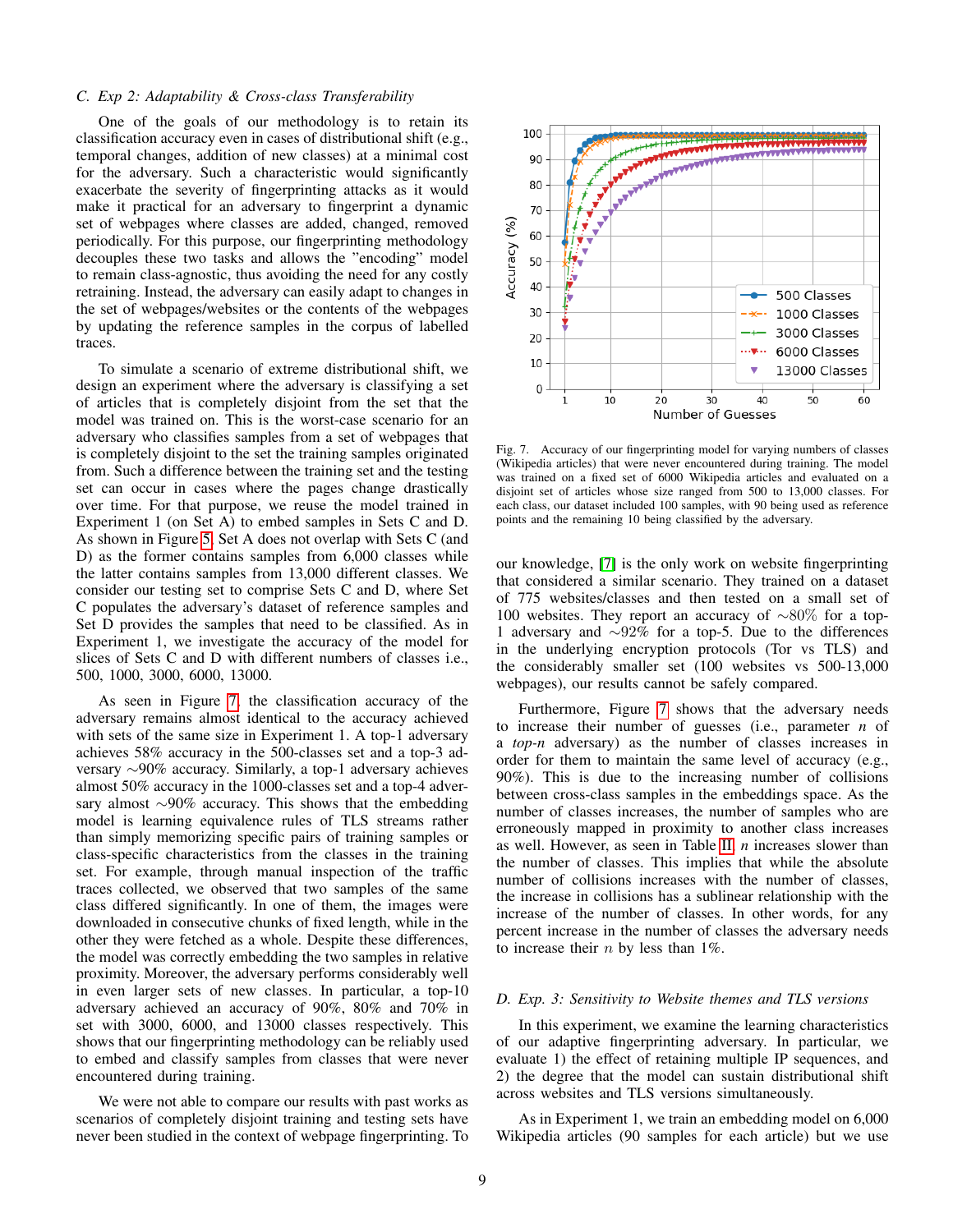<span id="page-9-0"></span>TABLE II. AS THE NUMBER OF CLASSES INCREASES THE ACCURACY OF THE EMBEDDINGS DECREASES AS CROSS-CLASS COLLISIONS BECOME MORE LIKELY. THUS, ADVERSARIES NEED TO INCREASE PARAMETER *n* TO MAINTAIN THE SAME LEVEL ACCURACY. HOWEVER, AS SEEN IN THE RIGHTMOST COLUMN *n* HAS A SUBLINEAR RELATIONSHIP WITH THE NUMBER OF CLASSES.

| # Classes | $Top-n$ | Accuracy | $\frac{n}{\text{\#Classes}}$ % |
|-----------|---------|----------|--------------------------------|
| 500       | 3       | 89%      | 0.6%                           |
| 1000      |         | 89%      | 0.4%                           |
| 3000      | 10      | 90%      | 0.33%                          |
| 6000      | 20      | 92%      | 0.33%                          |
| 13000     | 30      | 89%      | 0.23%                          |



<span id="page-9-1"></span>Fig. 8. We trained our embedding model on two-sequence traffic traces from Wikipedia (TLS 1.2) and used it to embed and classify traces collected from Github (TLS 1.3). The model performs considerably better when operating on traces from the same website and with the same protocol version it was trained on, however, it still retains some of its accuracy. This indicates that the distinguishable traffic characteristics are preserved even across very different setups.

it to classify traces from our Github README dataset (500 webpages from the top 500 open-source projects, Section [V\)](#page-6-2). However, Wikipedia pageloads involve strictly 3 IP addressed (i.e., the client's browset, text server media server), while Github pages load resources from an arbitrary number of servers. As our model operates on a fixed number of sequences, we opted to represent the traffic as two sequences (i.e., traffic from and towards the user's browser). For this reason, we could not reuse our model from Experiment 1 (as it is trained to process three sequences) and had to retrain it to work on two sequences. We then run the recognition task again on the original Wikipedia dataset (for a baseline) and on the Github dataset (both represented as two sequences).

Figure [8](#page-9-1) illustrates the results of our experiment. We observe that the classification accuracy in the Wikipedia-500 set is reduced compared to that in the previous experiments where we used one sequence per IP. This shows that using just two traffic sequences (one for incoming and one for outgoing traffic) results in some information loss. The model is able to retain a fair classification accuracy even in this case of extreme distributional shift across multiple dimensions. This shows that some traffic characteristics persist across IP encoding, websites and protocol versions and can be used by sophisticated adversaries. Nonetheless, the reduced accuracy between Wikipedia-500 and Github indicates that the embedding model is sensitive to at least one of the dimensions that were affected by the distributional shift.

## *E. Operational & Adaptation Costs*

The above experiments study several aspects of modern fingerprinting attacks and show that adaptive fingerprinting adversaries are scalable and accurate, even under non-ideal conditions. We now discuss the costs of operating such a fingerprinting deployment.

As seen in Experiment 2, the adversary can use the *adaptation* process (Section [IV-C\)](#page-5-2) to swiftly swap the samples in the reference traces dataset with new ones so as to keep up with content updates or to include additional webpages in the set. This process does not require retraining as the embedding model can operate on any traffic trace even if it originates from a class not encountered during training. This simplifies the adaptation process to only a few low-complexity operations (i.e., collecting and embedding new samples) and enables the adversary to easily compensate for any distributional shift. Moreover, the deployment and the operation of the pipeline is inexpensive, as it requires only a small number of samples per class (∼100) and only one training session for the embedding model. Nevertheless, the training of the model requires access to a computer with a capable Graphics Processing Unit card. However, this is an one-off cost (*provisioning* phase) that can be easily overcome with on-demand cloud computing resources.

In comparison, all past works on webpage fingerprinting assume a non-changing target set and would require some form of retraining to keep up with changes in the input distribution [\[11\]](#page-11-10), [\[12\]](#page-11-11), [\[1\]](#page-11-0), [\[14\]](#page-11-13). While this cost may seem reasonable when considering small, fixed target sets  $\langle \, 500 \rangle$ webpages), it quickly grows (due to the constant retraining required) when considering several hundreds or thousands of changing pages.

#### *F. Defenses*

We now look into the space of potential defences against adaptive fingerprinting adversaries and examine the applicability of solutions from the existing literature. While proposing a specific defence policy goes beyond the scope of this work, our findings allow us to rule out some approaches and draw attention on others that show potential in thwarting such attacks.

One important observation is that adaptive fingerprinting attacks can affect both the users of anonymity networks and the users of the TLS protocol (i.e., a very large portion of the Internet users). However, the scope of potential defenses for the TLS protocol is limited to only those countermeasures that have only a very light impact on the bandwidth used. Intuitively, a protocol-level countermeasure with a 10% bandwidth overhead, would result in an approximately equal increase in the web-traffic bandwidth worldwide. For this reason, the majority of the defenses proposed for Tor are not directly applicable to TLS.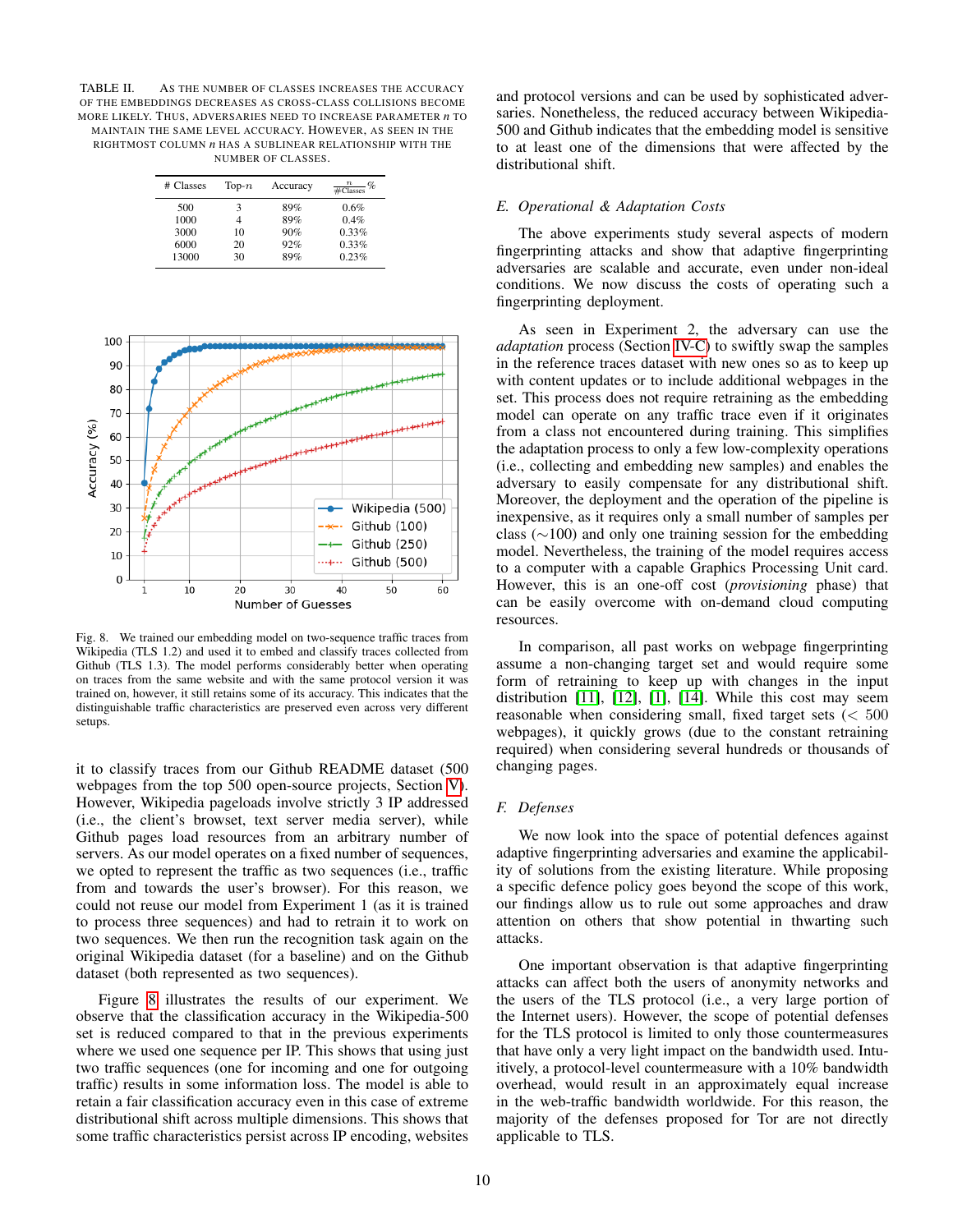In the rest of this section, we focus on defenses against *webpage* fingerprinting attacks. This is due to the widespread adoption of the protocol and the limited coverage that TLS fingerprinting countermeasures have received in the literature (cf. fingerprinting defences for Tor).

To overcome the strict bandwidth limitation, we move away from all-encompassing defences. As specified in Section [III-A,](#page-2-3) *webpage* fingerprinting aims to infer the specific page visited by a user from a set of pages all of which belong to the same website. This is a major difference to the website fingerprinting setup. In particular, each website can be treated as a separate entity and thus the defenses can be deployed and adjusted on a per-website basis. For example, a website with non-privacyrelevant pages (e.g., a list of hardware drivers) could decide to not deploy any countermeasure or optimize the deployment for low bandwidth impact (cf. for privacy). Alternatively, a website with sensitive content could use a more conservative configuration. In comparison, defenses for website fingerprinting attacks rely on a cross-website anonymity set and thus require the deployment of the specific countermeasure by several websites in order to be effective.

Furthermore, each website could configure the selected countermeasure so as to achieve an anonymity set size (i.e., number of webpages that are indistinguishable) that is appropriate for the sensitivity of its content. We expect that smaller websites  $( $500$  webpages) could make all their pages indis$ tinguishable at a relatively low bandwidth cost, while websites with more pages (e.g., Wikipedia) will have to split their content into anonymity sets and aim for indistinguishability within those sets.

For example, a straightforward approach could be to use padding so as to conceal the byte length of the webpages loaded. An advantage of this approach is that TLS already provides this capability and thus would not require any protocol changes [\[15\]](#page-11-14), [\[60\]](#page-12-30). Moreover, given that padding is a wellstudied technique, we could draw useful lessons from prior works (e.g., Pironti et al. [\[61\]](#page-12-31) have shown that random-length padding is not sufficiently effective). Finding the optimal countermeasure, its policy and its configuration is an open problem that could be studied in future works.

Finally, while our experiments provide a good indication of the capabilities of passive adversaries, there are very few works on *active* fingerprinting attacks against Tor/websites [\[62\]](#page-12-32), [\[63\]](#page-12-33) and none (that we are aware of) against TLS/webpages. Such adversaries are potentially more capable as they have more actions at their disposal (e.g., trigger packet re-transmissions). It is thus necessary to also study the performance and characteristics of such adversaries so as to reliably inform the selection of defences.

## VII. RELATED WORK

# *A. Fingerprinting attacks*

The literature on fingerprinting attacks is very elaborate and covers several different manifestations of the problem. To begin with, several works attempt to identify the browser/app or infer characteristics of the setup (e.g., OS) used by the user [\[16\]](#page-11-15), [\[24\]](#page-11-23), [\[31\]](#page-12-1), [\[64\]](#page-12-34). Such techniques are usually used to either identify malware initiating TLS connections or in general keep track of various traffic and application trends on the Internet. For example, one of the most recent works in the area is [\[65\]](#page-12-35), uses an 8 billion unlabeled TLS sessions from several countries to identify popular enterprise TLS applications. This line of research is orthogonal to ours, as it does not aim to uncover the website/webpage loaded by the user. In fact, many of these works argue that their techniques do not pose a threat to the end-users' privacy.

To the best of our knowledge, Cheng et al. [\[10\]](#page-11-9) were the first to study the problem of webpage fingerprinting in 1998 on SSL 3.0. They introduce a fingerprinting methodology and run attack simulations on three small datasets, assuming static content. Mistry et al. [\[66\]](#page-12-36) is another early work in the area which manages to fingerprint a small scale website (<100 pages) by observing the transfer sizes of SSL packets. Following up on these works, Sun et al. [\[67\]](#page-12-37) proposed a Jaccard-coefficient-based similarity metric between observed and collected encrypted traffic traces. This technique achieved a low false positive rate, however, their results were based on traffic from different websites. Moreover, Danezis et al. [\[11\]](#page-11-10) outlines a small-scale experiment on a static dataset (the exact size of the dataset is not reported), while Bissias et al. [\[12\]](#page-11-11) and Cai et al. [\[1\]](#page-11-0) propose improvements on the existing fingerprinting methodologies and verify their results on small (<100 webpages), static datasets too. Miller et al. [\[14\]](#page-11-13) is one of the most recent works in the area. They use a dataset of webpages from various different websites and train and test their model on *subsets* of the whole set (up to 500 webpages each). They achieve a 90% accuracy on a top-15 adversary, while our model achieves superior performance (>90%) with a top-3 adversary. Moreover, they provide no experiments on larger websites or setups that would show how their technique could handle distributional shift. Finally, Dubin et al. [\[68\]](#page-12-38) studies traces from video streaming services and proposes a technique that reaches 95% classification accuracy on a dataset of 100 Youtube videos.

Various insights used in webpage fingerprinting papers, where motivated by works on *website* fingerprinting attacks against the Tor anonymity network [\[69\]](#page-12-39). Such attacks focus on inferring the website that the user has visited but not the specific webpage loaded [\[2\]](#page-11-1), [\[3\]](#page-11-2), [\[6\]](#page-11-5), [\[4\]](#page-11-3), [\[5\]](#page-11-4). Previous works on Tor-based website fingerprinting has employed standard machine learning techniques for classification such as k-NN [\[2\]](#page-11-1), Support Vector Machines [\[3\]](#page-11-2), random forests [\[4\]](#page-11-3), and more recently neural networks [\[6\]](#page-11-5), [\[5\]](#page-11-4). Overall, the state of the art in website fingerprinting is considerably more advanced compared to that of webpage fingerprinting with some works being able to fingerprint up to 3,000 separate classes [\[5\]](#page-11-4).

However, to our knowledge, [\[7\]](#page-11-6) is the only work (both in website and webpage fingerprinting) that considers the problems of distributional shift and operational-cost and proposes a model that exhibits some adaptability. The main differences with our work are that they use the machine learning model for classification and they test their technique on sets of up to 100 classes. The former entails that some form of retraining is still needed every time a page/website changes considerably, while the latter does not provide a strong indication about the scalability of the technique to larger sets.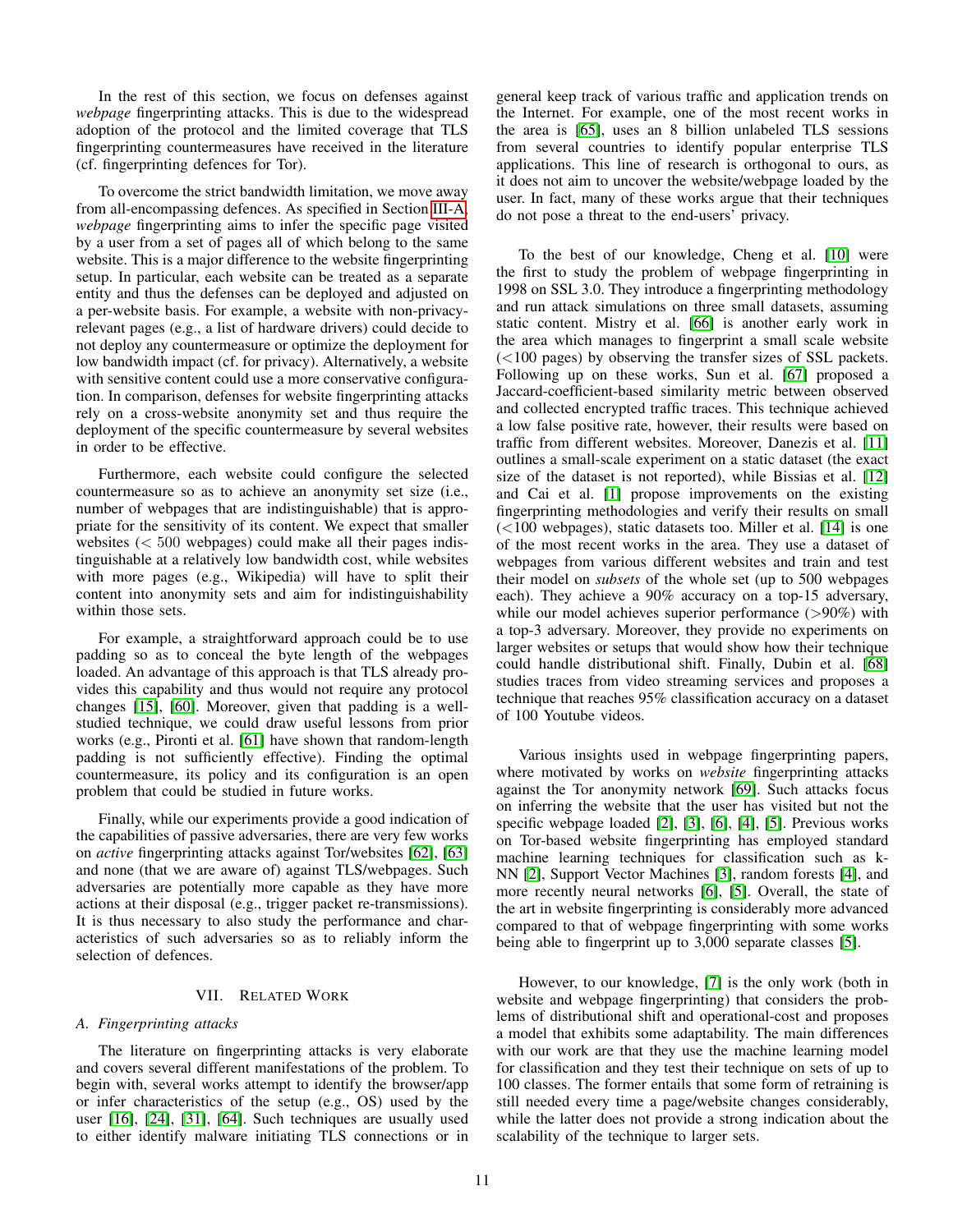#### *B. Machine Learning background*

Traditional clustering algorithms such as k-means [\[70\]](#page-12-40), Gaussian mixture models [\[71\]](#page-12-41), and DBSCAN [\[72\]](#page-12-42) operate on hand-crafted features designed to expose data structure and similarity. However, as the data dimensionality grows, uncovering the structure and designing reliable similarity metrics becomes a more difficult task. Transforming the data to a lower-dimension representation that preserves structure is therefore an appealing goal. Guo et al. [\[73\]](#page-13-0) argue that the scope of shallow techniques for structure-preserving dimensionality reduction such as Principle Component Analysis (PCA) is limited. To counter this problem, a line of work [\[74\]](#page-13-1), [\[73\]](#page-13-0), [\[75\]](#page-13-2), [\[76\]](#page-13-3) has focused on applying deep learning methods for dimensionality reduction upon which clustering can be applied. The most widely used deep learning approach in clustering algorithms are Stacked AutoEncoders (SAE) [\[76\]](#page-13-3), [\[77\]](#page-13-4), [\[78\]](#page-13-5), [\[79\]](#page-13-6), [\[74\]](#page-13-1). However, these often require layer-wise pre-training which can make the implementation costly as a large number of training samples is required. Broadly, deep learning based clustering algorithms fall into two categories: (1) learning a lower-dimensional representation of the data and then applying clustering, and (2) jointly accomplish feature learning and clustering by defining an objective in a selflearning manner. Our approach focuses on the former case. The most similar line of work within security research is that of anomaly and network-intrusion detection that use clustering based algorithms. For example, Alom and Taha [\[80\]](#page-13-7) use a SAE to learn a lower-dimensional data embedding and then use kmeans clustering for intrusion detection.

## VIII. CONCLUSIONS

The widespread adoption of encrypted communications significantly reduced the scope of eavesdropping attacks against end-users and made adversaries seek alternatives. This gave rise to fingerprinting attacks that enable passive adversaries to infer information about the habits of a user, despite the fact that the encryption protocol's cryptographic primitives remain sound. This work focuses on web-fingerprinting adversaries and studies the practicality of such attacks under realistic conditions and constraints. We introduce a novel *adaptive* fingerprinting model and, for the first time, show that such adversaries can be effective even under non-optimal conditions. Based on our findings, we argue that adaptive fingerprinting is practical and poses an immediate threat to the privacy of end-users unless appropriate defenses are deployed.

#### **REFERENCES**

- <span id="page-11-0"></span>[1] X. Cai, X. C. Zhang, B. Joshi, and R. Johnson, "Touching from a distance: Website fingerprinting attacks and defenses," in *Proceedings of the 2012 ACM conference on Computer and communications security*. ACM, 2012, pp. 605–616.
- <span id="page-11-1"></span>[2] T. Wang, X. Cai, R. Nithyanand, R. Johnson, and I. Goldberg, "Effective attacks and provable defenses for website fingerprinting," in *23rd USENIX Security Symposium*, 2014, pp. 143–157.
- <span id="page-11-2"></span>[3] A. Panchenko and F. Lanze, "Website fingerprinting at internet scale." 2016.
- <span id="page-11-3"></span>[4] J. Hayes and G. Danezis, "k-fingerprinting: A robust scalable website fingerprinting technique," in *25th USENIX Security Symposium*, 2016, pp. 1187–1203.
- <span id="page-11-4"></span>[5] S. Bhat, D. Lu, A. Kwon, and S. Devadas, "Var-cnn: A data-efficient website fingerprinting attack based on deep learning," *Proceedings on Privacy Enhancing Technologies*, vol. 2019, no. 4, pp. 292–310, 2019.
- <span id="page-11-5"></span>[6] P. Sirinam, M. Imani, M. Juarez, and M. Wright, "Deep fingerprinting: Undermining website fingerprinting defenses with deep learning," in *Proceedings of the 2018 ACM SIGSAC Conference on Computer and Communications Security*. ACM, 2018, pp. 1928–1943.
- <span id="page-11-6"></span>[7] P. Sirinam, N. Mathews, M. S. Rahman, and M. Wright, "Triplet fingerprinting: More practical and portable website fingerprinting with n-shot learning," in *Proceedings of the 2019 ACM SIGSAC Conference on Computer and Communications Security*. ACM, 2019, pp. 1131– 1148.
- <span id="page-11-7"></span>[8] M. Juarez, S. Afroz, G. Acar, C. Diaz, and R. Greenstadt, "A critical evaluation of website fingerprinting attacks," in *Proceedings of the 2014 ACM SIGSAC Conference on Computer and Communications Security*. ACM, 2014, pp. 263–274.
- <span id="page-11-8"></span>[9] T. Wang and I. Goldberg, "On realistically attacking tor with website fingerprinting," *Proceedings on Privacy Enhancing Technologies*, vol. 2016, no. 4, pp. 21–36, 2016.
- <span id="page-11-9"></span>[10] H. Cheng and R. Avnur, "Traffic analysis of ssl encrypted web browsing," *URL citeseer. ist. psu. edu/656522. html*, 1998.
- <span id="page-11-10"></span>[11] G. Danezis, "Traffic analysis of the http protocol over tls."
- <span id="page-11-11"></span>[12] G. D. Bissias, M. Liberatore, D. Jensen, and B. N. Levine, "Privacy vulnerabilities in encrypted http streams," in *International Workshop on Privacy Enhancing Technologies*. Springer, 2005, pp. 1–11.
- <span id="page-11-12"></span>[13] E. Rescorla, "The transport layer security (tls) protocol version 1.2," 2008.
- <span id="page-11-13"></span>[14] B. Miller, L. Huang, A. D. Joseph, and J. D. Tygar, "I know why you went to the clinic: Risks and realization of https traffic analysis," in *International Symposium on Privacy Enhancing Technologies Symposium*. Springer, 2014, pp. 143–163.
- <span id="page-11-14"></span>[15] E. Rescorla, "The transport layer security (tls) protocol version 1.3," 2018.
- <span id="page-11-15"></span>[16] M. Husák, M. Čermák, T. Jirsík, and P. Čeleda, "Https traffic analysis and client identification using passive ssl/tls fingerprinting," *EURASIP Journal on Information Security*, vol. 2016, no. 1, p. 6, 2016.
- <span id="page-11-16"></span>[17] WolfSSL. (2015) A Comparison of Differences in TLS 1.1 and TLS 1.2. [Online]. Available: [https://www.wolfssl.com/](https://www.wolfssl.com/a-comparison-of-differences-in-tls-1-1-and-tls-1-2/) [a-comparison-of-differences-in-tls-1-1-and-tls-1-2/](https://www.wolfssl.com/a-comparison-of-differences-in-tls-1-1-and-tls-1-2/)
- <span id="page-11-17"></span>[18] N. Sullivan. (2018) A Detailed Look at RFC 8446 (a.k.a. TLS 1.3). [Online]. Available:<https://blog.cloudflare.com/rfc-8446-aka-tls-1-3/>
- <span id="page-11-18"></span>[19] Cloudflare.
- <span id="page-11-19"></span>[20] B. Khan. (2019) TLS 1.3 - Status, Concerns & Impact. [Online]. Available: [https://www.a10networks.com/blog/](https://www.a10networks.com/blog/tls-13-status-concerns-impact/) [tls-13-status-concerns-impact/](https://www.a10networks.com/blog/tls-13-status-concerns-impact/)
- <span id="page-11-20"></span>[21] C. W. Joseph Salowey, Sean Turner. (2018) IETF News: TLS 1.3. [Online]. Available:<https://ietf.org/blog/tls13/>
- <span id="page-11-21"></span>[22] N. Naziridis. (2018) TLS 1.3 is here to stay. [Online]. Available: <https://www.ssl.com/article/tls-1-3-is-here-to-stay/>
- <span id="page-11-22"></span>[23] D. Schoinianakis, N. Goetze, and G. Lehmann, "Mdiet: Malware detection in encrypted traffic," in *6th International Symposium for ICS & SCADA Cyber Security Research 2019 6*, 2019, pp. 31–37.
- <span id="page-11-23"></span>[24] M. Husák, M. Cermák, T. Jirsík, and P. Celeda, "Network-based https client identification using ssl/tls fingerprinting," in *2015 10th International Conference on Availability, Reliability and Security*. IEEE, 2015, pp. 389–396.
- <span id="page-11-24"></span>[25] B. H. Anderson, D. McGrew, S. Paul, I. Nikolaev, and M. Grill, "Malware classification and attribution through server fingerprinting using server certificate data," May 17 2018, uS Patent App. 15/353,160.
- <span id="page-11-25"></span>[26] B. Anderson, S. Paul, and D. McGrew, "Deciphering malware's use of tls (without decryption)," *Journal of Computer Virology and Hacking Techniques*, vol. 14, no. 3, pp. 195–211, 2018.
- <span id="page-11-26"></span>[27] N. Pantic and M. I. Husain, "Covert botnet command and control using twitter," in *Proceedings of the 31st annual computer security applications conference*. ACM, 2015, pp. 171–180.
- <span id="page-11-27"></span>[28] Y. Li, L. Zhai, Z. Wang, and Y. Ren, "Control method of twitter-and sms-based mobile botnet," in *International Conference on Trustworthy Computing and Services*. Springer, 2012, pp. 644–650.
- <span id="page-11-28"></span>[29] P. Burghouwt, M. Spruit, and H. Sips, "Detection of covert botnet command and control channels by causal analysis of traffic flows," in *Cyberspace Safety and Security*. Springer, 2013, pp. 117–131.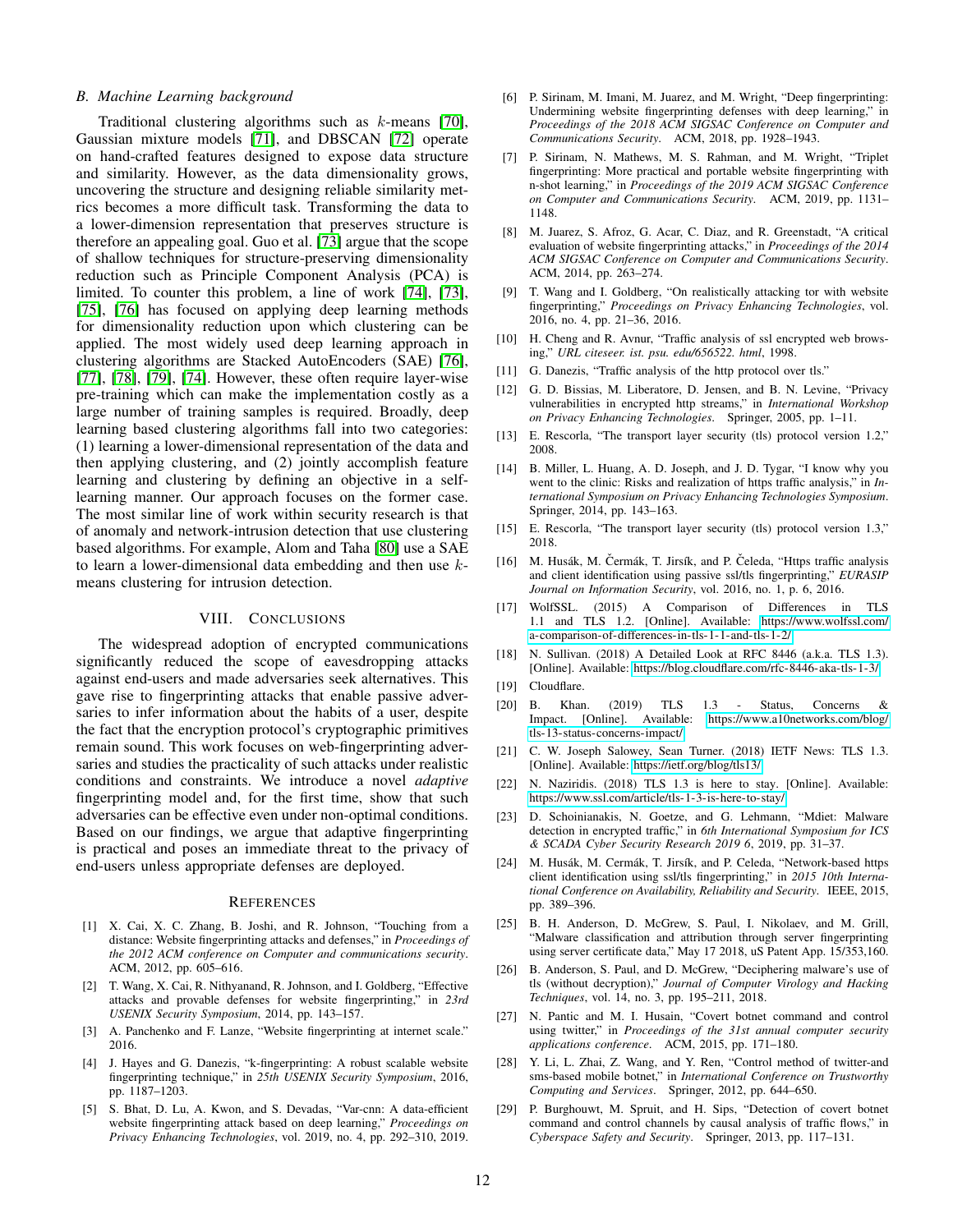- <span id="page-12-0"></span>[30] ——, "Towards detection of botnet communication through social media by monitoring user activity," in *International Conference on Information Systems Security*. Springer, 2011, pp. 131–143.
- <span id="page-12-1"></span>[31] M. Korczyński and A. Duda, "Markov chain fingerprinting to classify encrypted traffic," in *IEEE INFOCOM 2014-IEEE Conference on Computer Communications*. IEEE, 2014, pp. 781–789.
- <span id="page-12-2"></span>[32] A. P. Felt, R. Barnes, A. King, C. Palmer, C. Bentzel, and P. Tabriz, "Measuring HTTPS adoption on the web," in *26th USENIX Security Symposium*, 2017, pp. 1323–1338.
- <span id="page-12-3"></span>[33] G. Arfaoui, X. Bultel, P.-A. Fouque, A. Nedelcu, and C. Onete, "The privacy of the tls 1.3 protocol," *Proceedings on Privacy Enhancing Technologies*, vol. 2019, no. 4, pp. 190–210, 2019.
- <span id="page-12-4"></span>[34] B. Dowling, M. Fischlin, F. Günther, and D. Stebila, "A cryptographic analysis of the tls 1.3 draft-10 full and pre-shared key handshake protocol." *IACR Cryptology ePrint Archive*, vol. 2016, p. 81, 2016.
- <span id="page-12-5"></span>[35] S. Mandt, M. D. Hoffman, and D. M. Blei, "Stochastic gradient descent as approximate bayesian inference," *The Journal of Machine Learning Research*, vol. 18, no. 1, pp. 4873–4907, 2017.
- <span id="page-12-6"></span>[36] L. Bottou, "Stochastic gradient descent tricks," in *Neural networks: Tricks of the trade*. Springer, 2012, pp. 421–436.
- <span id="page-12-7"></span>[37] ——, "Large-scale machine learning with stochastic gradient descent," in *Proceedings of COMPSTAT'2010*. Springer, 2010, pp. 177–186.
- <span id="page-12-8"></span>[38] D. Snyder, D. Garcia-Romero, D. Povey, and S. Khudanpur, "Deep neural network embeddings for text-independent speaker verification.' in *Interspeech*, 2017, pp. 999–1003.
- <span id="page-12-9"></span>[39] V. A. Golovko, L. U. Vaitsekhovich, P. A. Kochurko, and U. S. Rubanau, "Dimensionality reduction and attack recognition using neural network approaches," in *2007 International Joint Conference on Neural Networks*. IEEE, 2007, pp. 2734–2739.
- <span id="page-12-10"></span>[40] R. P. W. Duin, "Classifiers in almost empty spaces," in *Proceedings 15th International Conference on Pattern Recognition. ICPR-2000*, vol. 2, 2000, pp. 1–7 vol.2.
- <span id="page-12-11"></span>[41] L. Van Der Maaten, E. Postma, and J. Van den Herik, "Dimensionality reduction: a comparative," *J Mach Learn Res*, vol. 10, no. 66-71, p. 13, 2009.
- <span id="page-12-12"></span>[42] T. A. Almeida, J. Almeida, and A. Yamakami, "Spam filtering: how the dimensionality reduction affects the accuracy of naive bayes classifiers," *Journal of Internet Services and Applications*, vol. 1, no. 3, pp. 183– 200, 2011.
- <span id="page-12-13"></span>[43] A. N. Bhagoji, D. Cullina, and P. Mittal, "Dimensionality reduction as a defense against evasion attacks on machine learning classifiers," *arXiv preprint arXiv:1704.02654*, vol. 2, 2017.
- <span id="page-12-14"></span>[44] C.-Y. Wu, R. Manmatha, A. J. Smola, and P. Krahenbuhl, "Sampling matters in deep embedding learning," in *Proceedings of the IEEE International Conference on Computer Vision*, 2017, pp. 2840–2848.
- <span id="page-12-15"></span>[45] B. Harwood, B. Kumar, G. Carneiro, I. Reid, T. Drummond *et al.*, "Smart mining for deep metric learning," in *Proceedings of the IEEE International Conference on Computer Vision*, 2017, pp. 2821–2829.
- <span id="page-12-16"></span>[46] F. Schroff, D. Kalenichenko, and J. Philbin, "Facenet: A unified embedding for face recognition and clustering," in *Proceedings of the IEEE conference on computer vision and pattern recognition*, 2015, pp. 815–823.
- <span id="page-12-17"></span>[47] R. Hadsell, S. Chopra, and Y. LeCun, "Dimensionality reduction by learning an invariant mapping," in *2006 IEEE Computer Society Conference on Computer Vision and Pattern Recognition (CVPR'06)*, vol. 2. IEEE, 2006, pp. 1735–1742.
- <span id="page-12-18"></span>[48] S. Chopra, R. Hadsell, and Y. LeCun, "Learning a similarity metric discriminatively, with application to face verification," in *2005 IEEE Computer Society Conference on Computer Vision and Pattern Recognition (CVPR'05)*, vol. 1. IEEE, 2005, pp. 539–546.
- <span id="page-12-19"></span>[49] Q. Tan, Z. Zhuang, P. Mitra, and C. L. Giles, "Efficiently detecting webpage updates using samples," in *International Conference on Web Engineering*. Springer, 2007, pp. 285–300.
- <span id="page-12-20"></span>[50] M. Spaniol, A. Mazeika, D. Denev, and G. Weikum, ""catch me if you can": Visual analysis of coherence defects in web archiving," in *The 9 th International Web Archiving Workshop (IWAW 2009) Corfu, Greece, September/October, 2009 Workshop Proceedings*, 2009, p. 1.
- <span id="page-12-21"></span>[51] F. Fuentes and D. C. Kar, "Ethereal vs. tcpdump: a comparative study

on packet sniffing tools for educational purpose," *Journal of Computing Sciences in Colleges*, vol. 20, no. 4, pp. 169–176, 2005.

- <span id="page-12-24"></span>[52] A. Gulli and S. Pal, *Deep learning with Keras*. Packt Publishing Ltd, 2017.
- <span id="page-12-25"></span>[53] M. Abadi, P. Barham, J. Chen, Z. Chen, A. Davis, J. Dean, M. Devin, S. Ghemawat, G. Irving, M. Isard, M. Kudlur, J. Levenberg, R. Monga, S. Moore, D. G. Murray, B. Steiner, P. Tucker, V. Vasudevan, P. Warden, M. Wicke, Y. Yu, and X. Zheng, "Tensorflow: A system for large-scale machine learning," in *12th USENIX Symposium on Operating Systems Design and Implementation (OSDI 16)*. Savannah, GA: USENIX Association, Nov. 2016, pp. 265–283. [Online]. Available: [https://www.](https://www.usenix.org/conference/osdi16/technical-sessions/presentation/abadi) [usenix.org/conference/osdi16/technical-sessions/presentation/abadi](https://www.usenix.org/conference/osdi16/technical-sessions/presentation/abadi)
- <span id="page-12-26"></span>[54] T. E. Oliphant, *A guide to NumPy*. Trelgol Publishing USA, 2006, vol. 1.
- <span id="page-12-27"></span>[55] P. Virtanen, R. Gommers, T. E. Oliphant, M. Haberland, T. Reddy, D. Cournapeau, E. Burovski, P. Peterson, W. Weckesser, J. Bright *et al.*, "Scipy 1.0: fundamental algorithms for scientific computing in python," *Nature methods*, vol. 17, no. 3, pp. 261–272, 2020.
- <span id="page-12-28"></span>[56] J. Bergstra and Y. Bengio, "Random search for hyper-parameter optimization," *Journal of machine learning research*, vol. 13, no. Feb, pp. 281–305, 2012.
- <span id="page-12-29"></span>[57] J. S. Bergstra, R. Bardenet, Y. Bengio, and B. Kégl, "Algorithms for hyper-parameter optimization," in *Advances in neural information processing systems*, 2011, pp. 2546–2554.
- <span id="page-12-22"></span>[58] V. Nair and G. E. Hinton, "Rectified linear units improve restricted boltzmann machines," in *Proceedings of the 27th international conference on machine learning (ICML-10)*, 2010, pp. 807–814.
- <span id="page-12-23"></span>[59] A. L. Maas, A. Y. Hannun, and A. Y. Ng, "Rectifier nonlinearities improve neural network acoustic models."
- <span id="page-12-30"></span>[60] A. Pironti and N. Mavrogiannopoulos, "Length hiding padding for the transport layer security protocol," *tech. rep., Internet-Draft draft-pirontitls-length-hiding-00, IETF Secretariat*, 2013.
- <span id="page-12-31"></span>[61] A. Pironti, P.-Y. Strub, and K. Bhargavan, "Identifying website users by tls traffic analysis: New attacks and effective countermeasures," 2012.
- <span id="page-12-32"></span>[62] G. He, M. Yang, X. Gu, J. Luo, and Y. Ma, "A novel active website fingerprinting attack against tor anonymous system," in *Proceedings of the 2014 IEEE 18th International Conference on Computer Supported Cooperative Work in Design (CSCWD)*, 2014, pp. 112–117.
- <span id="page-12-33"></span>[63] M. Yang, X. Gu, Z. Ling, C. Yin, and J. Luo, "An active de-anonymizing attack against tor web traffic," *Tsinghua Science and Technology*, vol. 22, no. 6, pp. 702–713, 2017.
- <span id="page-12-34"></span>[64] J. Muehlstein, Y. Zion, M. Bahumi, I. Kirshenboim, R. Dubin, A. Dvir, and O. Pele, "Analyzing https encrypted traffic to identify user's operating system, browser and application," in *2017 14th IEEE Annual Consumer Communications Networking Conference (CCNC)*, 2017, pp. 1–6.
- <span id="page-12-35"></span>[65] B. Anderson and D. McGrew, "Tls beyond the browser: Combining end host and network data to understand application behavior," in *Proceedings of the Internet Measurement Conference*, 2019, pp. 379– 392.
- <span id="page-12-36"></span>[66] S. Mistry and B. Raman, "Quantifying traffic analysis of encrypted."
- <span id="page-12-37"></span>[67] Q. Sun, D. R. Simon, Y.-M. Wang, W. Russell, V. N. Padmanabhan, and L. Qiu, "Statistical identification of encrypted web browsing traffic," in *Proceedings 2002 IEEE Symposium on Security and Privacy*. IEEE, 2002, pp. 19–30.
- <span id="page-12-38"></span>[68] R. Dubin, A. Dvir, O. Pele, and O. Hadar, "I know what you saw last minute—encrypted http adaptive video streaming title classification," *IEEE transactions on information forensics and security*, vol. 12, no. 12, pp. 3039–3049, 2017.
- <span id="page-12-39"></span>[69] R. Dingledine, N. Mathewson, and P. Syverson, "Tor: The secondgeneration onion router," Naval Research Lab Washington DC, Tech. Rep., 2004.
- <span id="page-12-40"></span>[70] J. MacQueen *et al.*, "Some methods for classification and analysis of multivariate observations," 1967.
- <span id="page-12-41"></span>[71] C. M. Bishop, *Pattern recognition and machine learning*. springer, 2006.
- <span id="page-12-42"></span>[72] M. Ester, H.-P. Kriegel, J. Sander, X. Xu *et al.*, "A density-based algorithm for discovering clusters in large spatial databases with noise."